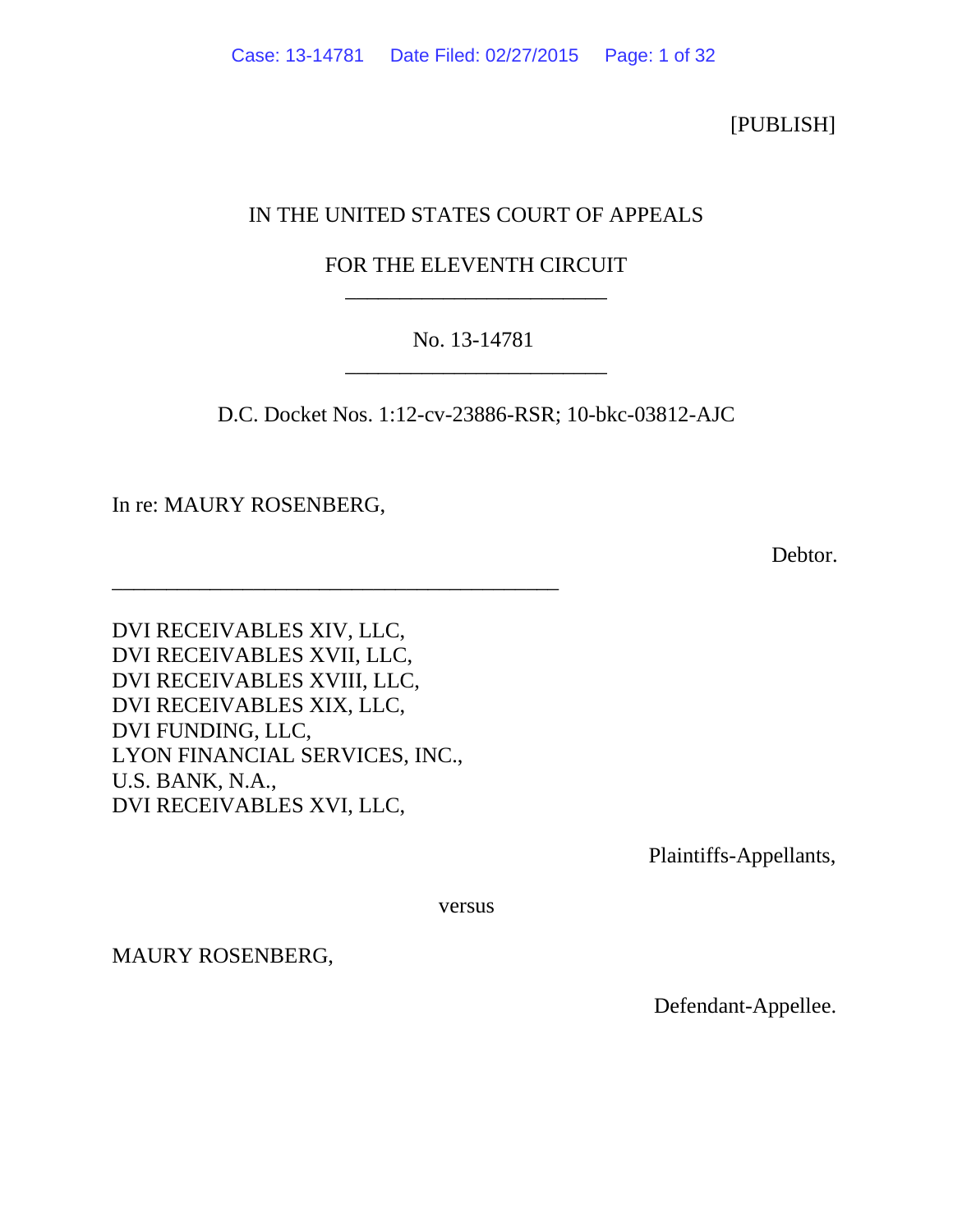Appeal from the United States District Court for the Southern District of Florida

\_\_\_\_\_\_\_\_\_\_\_\_\_\_\_\_\_\_\_\_\_\_\_\_

\_\_\_\_\_\_\_\_\_\_\_\_\_\_\_\_\_\_\_\_\_\_\_\_

(February 27, 2015)

Before HULL, JULIE CARNES, and WALKER,<sup>\*</sup> Circuit Judges.

HULL, Circuit Judge:

DVI Receivables XIV, LLC; DVI Receivables XVI, LLC; DVI Receivables XVII, LLC; DVI Receivables XVIII, LLC; DVI Receivables XIX, LLC; DVI Funding, LLC (collectively, the "DVI Entities"); Lyon Financial Services, Inc. d/b/a U.S. Bank Portfolio Services ("Lyon"); and U.S. Bank, N.A. ("USB") (collectively, "Appellants") appeal the district court's decision affirming the bankruptcy court's final order awarding appellee Maury Rosenberg attorney's fees and costs, pursuant to 11 U.S.C. § 303(i)(1). After careful review of the record and the parties' briefs, and with the benefit of oral argument, we affirm in part, vacate in part, and remand for further proceedings.

### **I. BACKGROUND**

The DVI Entities filed an involuntary bankruptcy petition against appellee Rosenberg. After the bankruptcy court dismissed the petition, the court awarded attorney's fees and costs to appellee Rosenberg. We begin by describing the

<span id="page-1-0"></span><sup>∗</sup> Honorable John M. Walker, Jr., United States Circuit Judge for the Second Circuit, sitting by designation.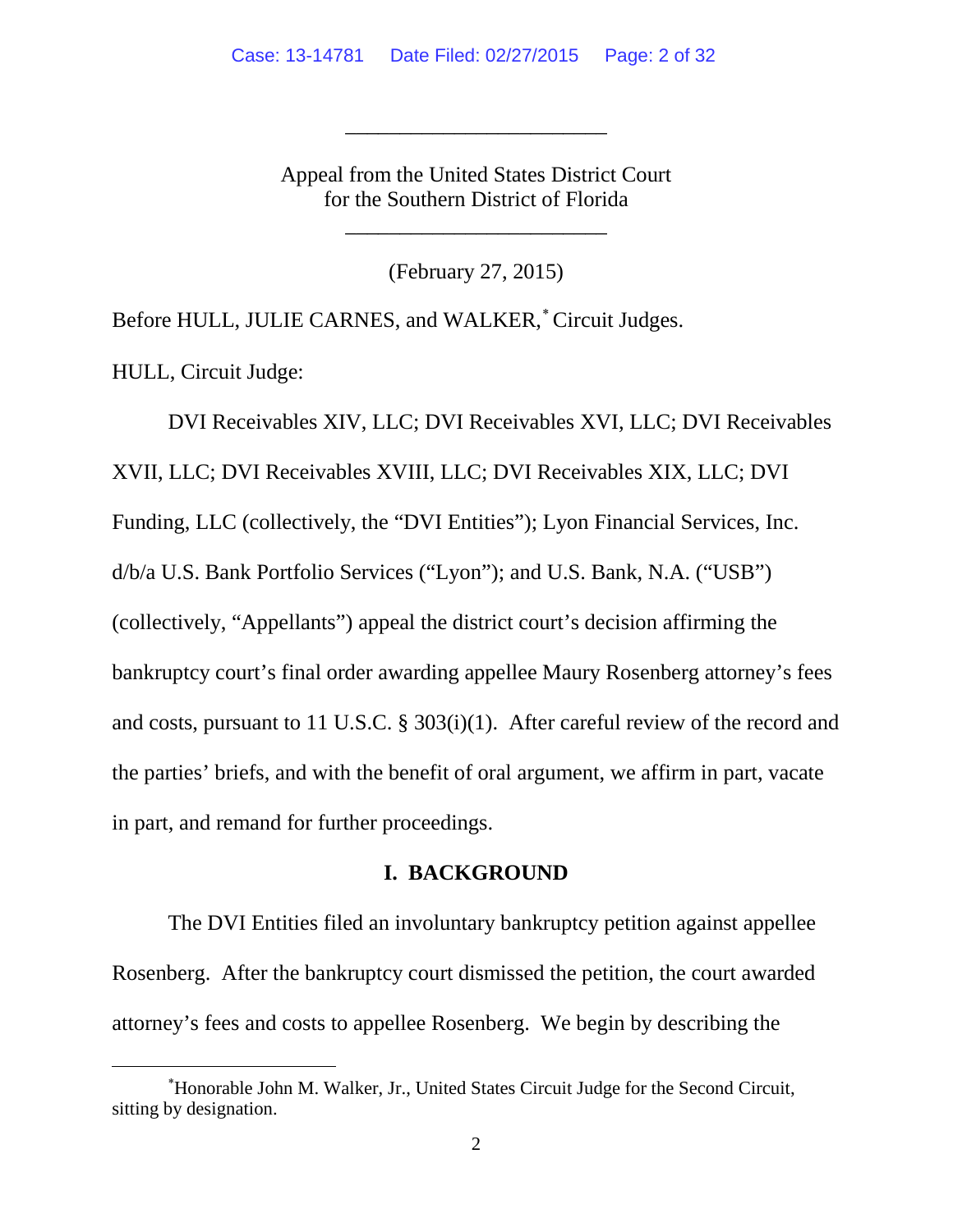alleged debts that the DVI Entities used as the basis for filing the involuntary petition against Rosenberg.

### **A. Underlying Debt Dispute**

Beginning in November 2000, certain limited partnerships affiliated with Rosenberg (the "NMI LPs") entered into equipment leases with DVI Financial Services, Inc. ("DVI Financial") to finance the acquisition of medical equipment. Lessor DVI Financial bought the equipment and leased it to the NMI LPs, which were to make lease payments to DVI Financial. As security for the payment of the NMI LPs' obligations under these leases, appellee Rosenberg executed an individual limited guaranty to DVI Financial. DVI Financial agreed to act as the servicing agent for the leases, which were part of complex securitization transactions involving the parties on appeal.

The equipment leases and related assets were ultimately transferred from lessor-servicing agent DVI Financial to the DVI Entities, appellants here. The DVI Entities were special purpose entities created solely for the purpose of the securitization transactions, by which the DVI Entities issued notes, secured by the leases, to noteholders. In other words, DVI Financial, through the DVI Entities, financed the purchase of the medical equipment (which they leased to the NMI LPs) apparently by obtaining loans from and issuing notes to noteholders.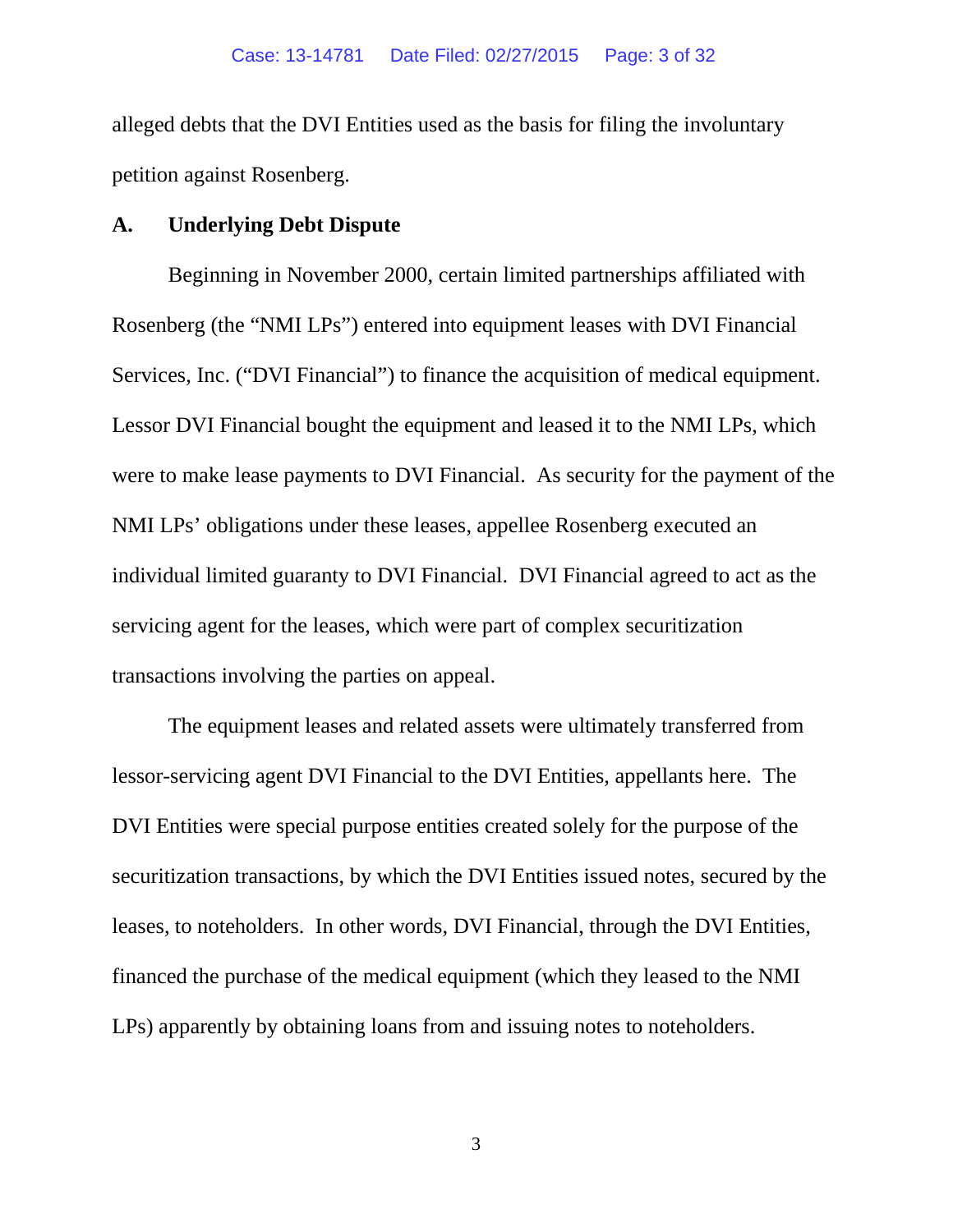In turn, appellants the DVI Entities assigned all of their rights and interests in the equipment leases to appellant USB, the Trustee for the noteholders. After DVI Financial filed for bankruptcy in August 2003, appellant Lyon took over lessor DVI Financial's servicing obligations with respect to the leases. At the time it assumed the role of successor servicer for the DVI Entities, Lyon was a secondtier subsidiary of USB.

In December 2003, Lyon, as successor servicer, sued Rosenberg and the NMI LPs in Pennsylvania state court to recover the amounts allegedly owed under the equipment leases. On August 12, 2005, Rosenberg, the NMI LPs, and two other entities related to the NMI LPs entered into a settlement agreement with Lyon to restructure the NMI LPs' obligations under the leases. Lyon executed the agreement in its capacity as the successor servicer for the DVI Entities and as agent for Trustee USB. The DVI Entities were not parties to the settlement and did not sign the agreement; rather, Jane Fox signed the agreement on behalf of Lyon as Lyon's Director of Operations.

As part of the 2005 settlement, Rosenberg executed another individual limited guaranty, which superseded all prior guaranties. Rosenberg personally guaranteed the sums identified in the guaranty agreement to "the Agent," defined as "Lyon Financial Services, Inc. d/b/a/ U.S. Bank Portfolio Services as successor servicer for the [DVI Entities] and as agent for the Trustee." The maximum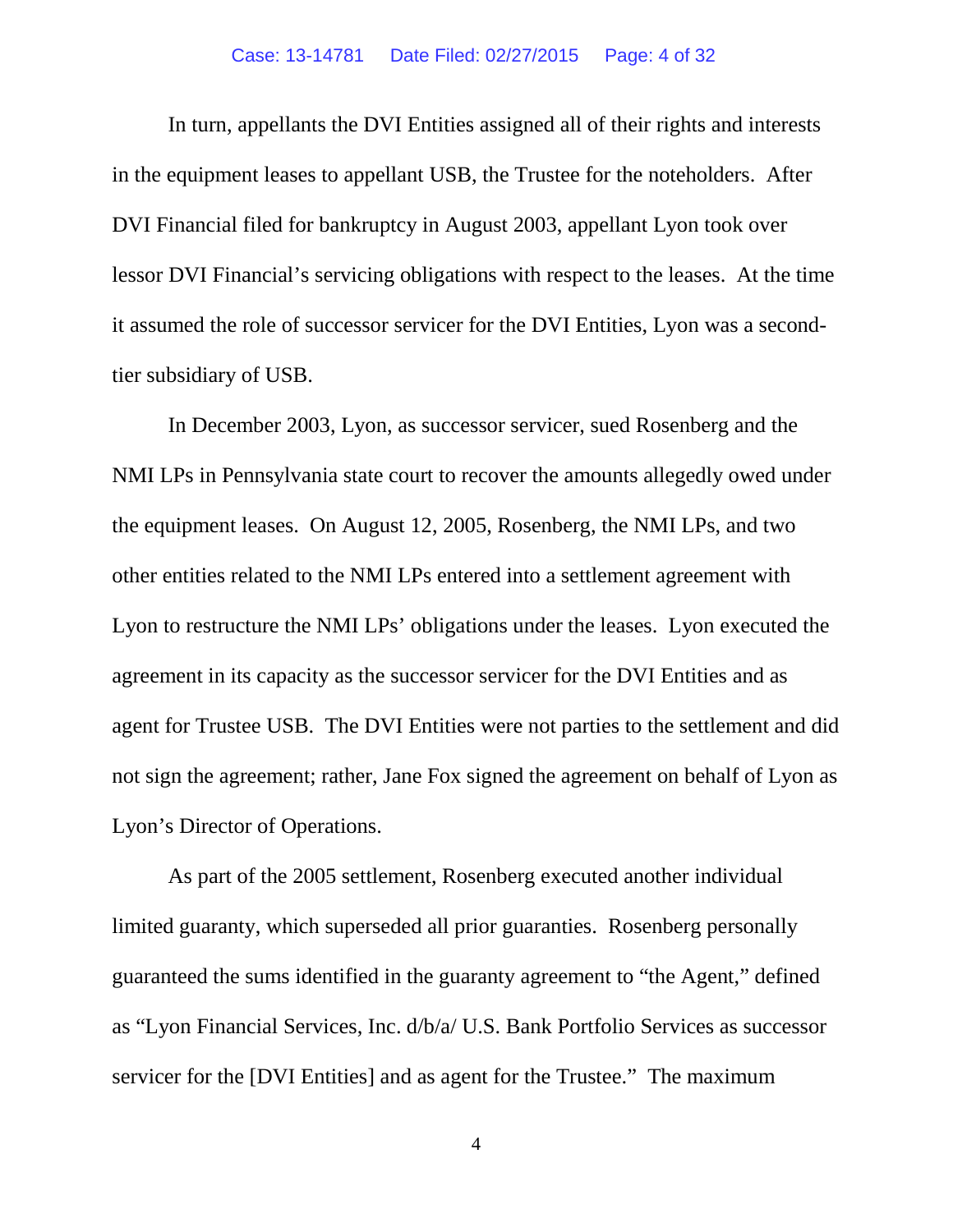amount of Rosenberg's limited guaranty was \$7,661,945.00, to be reduced each month by a certain sum for each monthly payment made under the settlement agreement. The obligations created by Rosenberg's 2005 limited guaranty ran solely to Lyon, and only Lyon could demand payment of such obligations. Also as part of the 2005 settlement, Rosenberg executed a confession of judgment in favor of Lyon.

In March 2008, Lyon notified Rosenberg of an alleged default due to the NMI LPs' failure to make the requisite monthly payments. In July 2008, Lyon, as agent for Trustee USB, filed a complaint in confession of judgment against Rosenberg and others in Pennsylvania state court to collect on the amounts allegedly due under the 2005 confession of judgment and limited guaranty made in connection with the equipment leases. The DVI Entities were not plaintiffs in this state court action. In August 2008, Lyon obtained the requested judgment for \$4,724,866.16 against Rosenberg individually. At Rosenberg's request, the Pennsylvania state court stayed execution of the judgment pending resolution of a dispute over the validity and amount of debt allegedly owed by Rosenberg to Lyon.

### **B. 2008 Involuntary Petition**

On November 7, 2008, Jane Fox, on behalf of the DVI Entities, filed an involuntary Chapter 7 bankruptcy petition against Rosenberg in the U.S.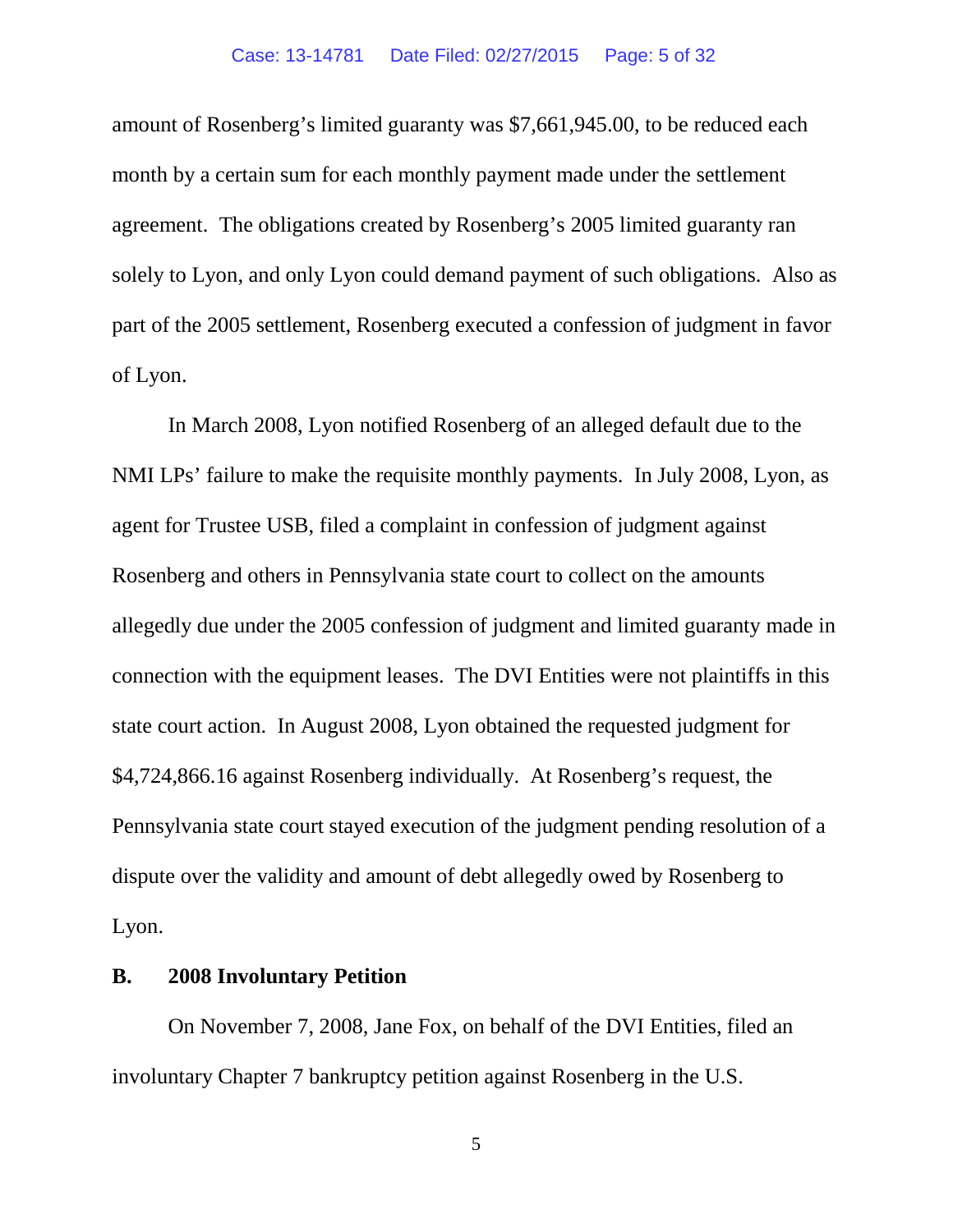Bankruptcy Court for the Eastern District of Pennsylvania. Each of the DVI Entities asserted a claim against Rosenberg with respect to the 2005 individual limited guaranty he had made in connection with the equipment leases. The DVI Entities' six claims totaled \$5,363,361.56. The involuntary petition was later transferred to the U.S. Bankruptcy Court for the Southern District of Florida.

Section 303 of the Bankruptcy Code governs the filing of involuntary bankruptcy petitions and allows creditors to force debtors into liquidation under Chapter 7 or reorganization under Chapter 11. 11 U.S.C. § 303. The petition must be brought by at least three eligible creditors (unless there are fewer than twelve eligible creditors), with each creditor holding a separate claim against the alleged debtor, and the claims must not be contingent or subject to a bona fide dispute as to liability or amount. See id. § 303(b).

The November 7, 2008 involuntary petition nominally listed the DVI Entities as the "petitioning creditors." Lyon was not expressly named on the petition as a petitioning creditor, either in its capacity as successor servicer for the DVI Entities or as agent for Trustee USB. However, abundant evidence showed that Lyon actually filed the petition on behalf of each DVI Entity. The petition's signature blocks show that Jane Fox, the Director of Operations for Lyon, signed the petition individually on behalf of each DVI Entity.<sup>[1](#page-5-0)</sup> In addition, for each DVI

<span id="page-5-0"></span><sup>&</sup>lt;u>1</u> <sup>1</sup>The petition was subsequently amended, and the amendment was also signed by Fox.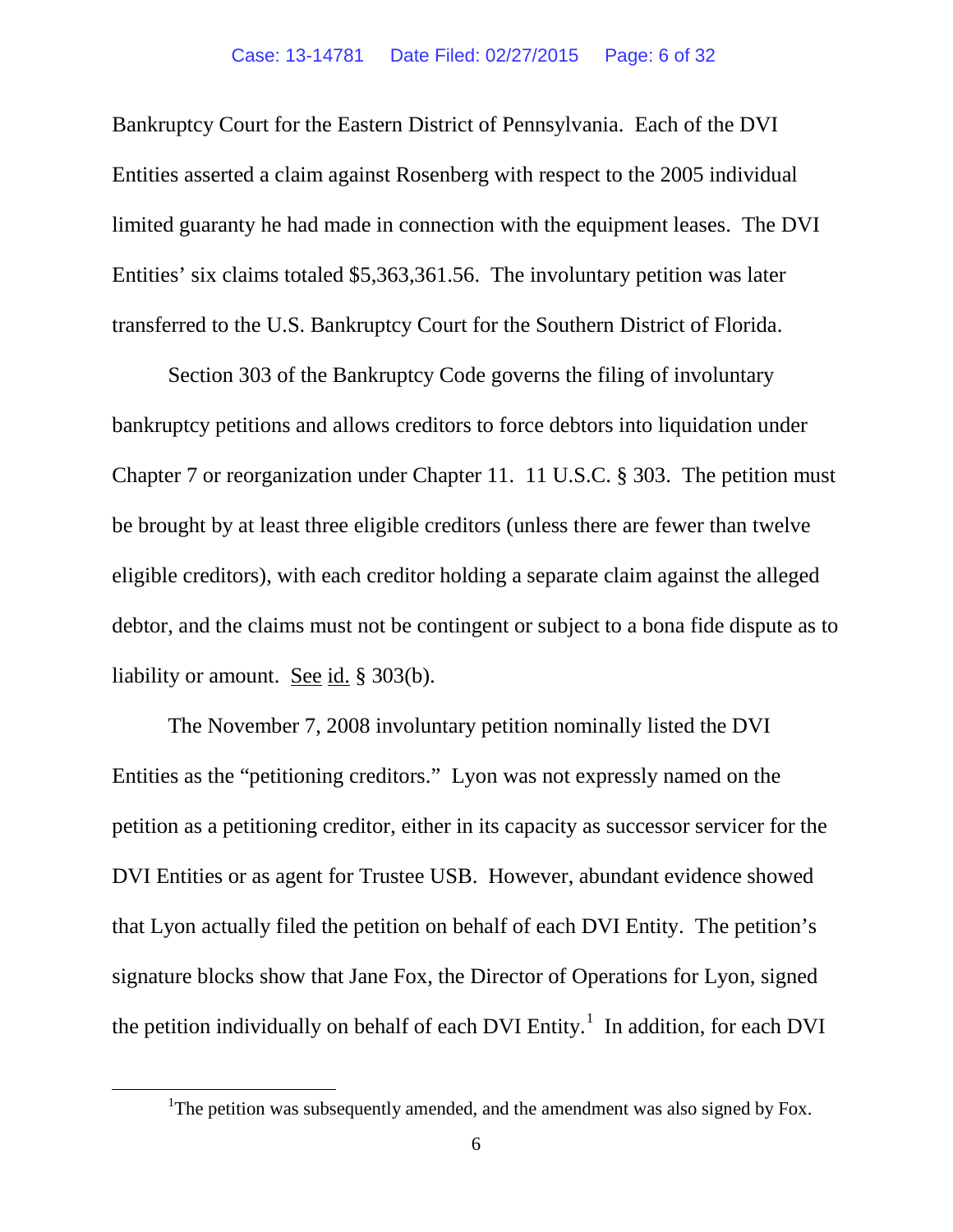Entity, the petition listed "Jane Fox c/o U.S. Bank Portfolio Services, as Servicer" and "1310 Madrid Street, Suite 103[,] Marshall, MN 56258" as the name and mailing address of the "Individual Signing in Representative Capacity." Lyon did business as "U.S. Bank Portfolio Services," and this mailing address under Fox's signature was Lyon's too.

Furthermore, the evidence showed that the DVI Entities had no knowledge of the involuntary petition separate from Fox's knowledge. At the time Fox executed the involuntary petition in November 2008, Fox was not an officer, director, or employee of any DVI Entity. Rather, Fox was the Director of Operations for Lyon. There was no meeting of the directors or officers of any DVI Entity to authorize Fox to sign the involuntary petition. In fact, no one at Lyon, including Fox, ever corresponded with any DVI Entity before the filing of the petition. Indeed, as of the petition date, five of the DVI Entities were not even in good standing with the Delaware Secretary of State and had been administratively dissolved. It was not until mid-January 2009 that Lyon's in-house counsel, at Fox's direction, filed certificates of revival for the five DVI Entities to place them in good standing again.

According to her deposition testimony concerning her role as the signer, Fox believed that only Lyon had the authority to sign the involuntary petition, and that none of the DVI Entities had the authority to do so on their own behalf because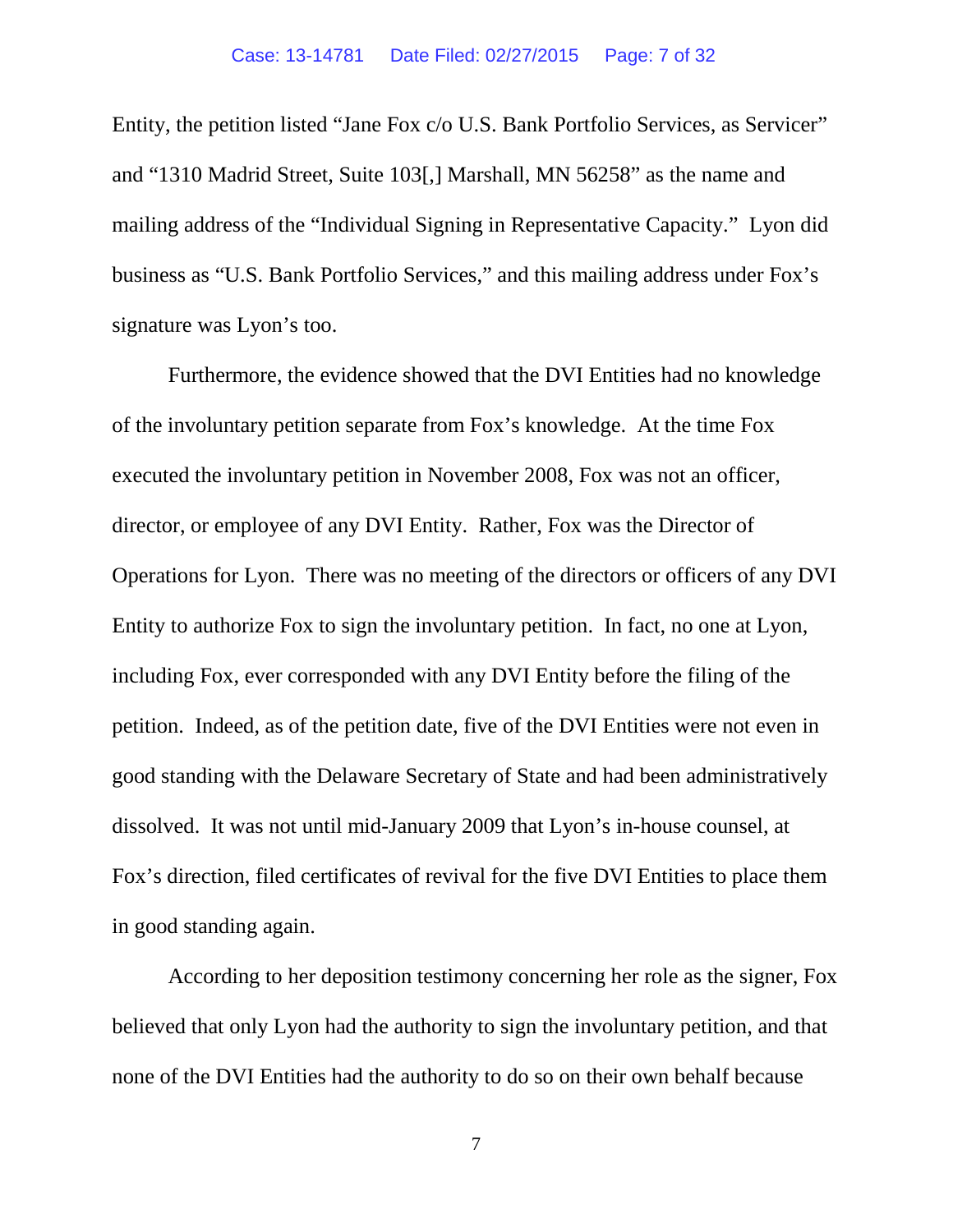Lyon was granted broad authority to act for the DVI Entities. Fox testified that she understood Lyon's authority to include the filing of the petition on behalf of the DVI Entities. While the DVI Entities were the original creditors in the underlying transactions, Lyon on its own made the decision to file the petition against Rosenberg and then Lyon actually filed it.

On December 3, 2008, Rosenberg moved to dismiss the involuntary bankruptcy petition against him.

### **C. 2009 Dismissal Order**

On August 21, 2009, the bankruptcy court granted Rosenberg's motion to dismiss and dismissed the involuntary petition with prejudice ("Dismissal Order"). The bankruptcy court found, inter alia, that the DVI Entities were not eligible creditors of Rosenberg because his 2005 guaranty did not run to the DVI Entities. Rather, Rosenberg's obligations under his individual limited guaranty, if any, ran only to Lyon in its capacity as successor servicer and as agent for Trustee USB. Moreover, the DVI Entities were not the "real parties in interest"—rather, they were just "pass through vehicles" created solely to facilitate the securitization transactions. The DVI Entities therefore lacked standing as a matter of law to file an involuntary petition against Rosenberg.

Alternatively, the bankruptcy court also ruled that even if the DVI Entities were real parties in interest, they, as well as Lyon, were judicially estopped from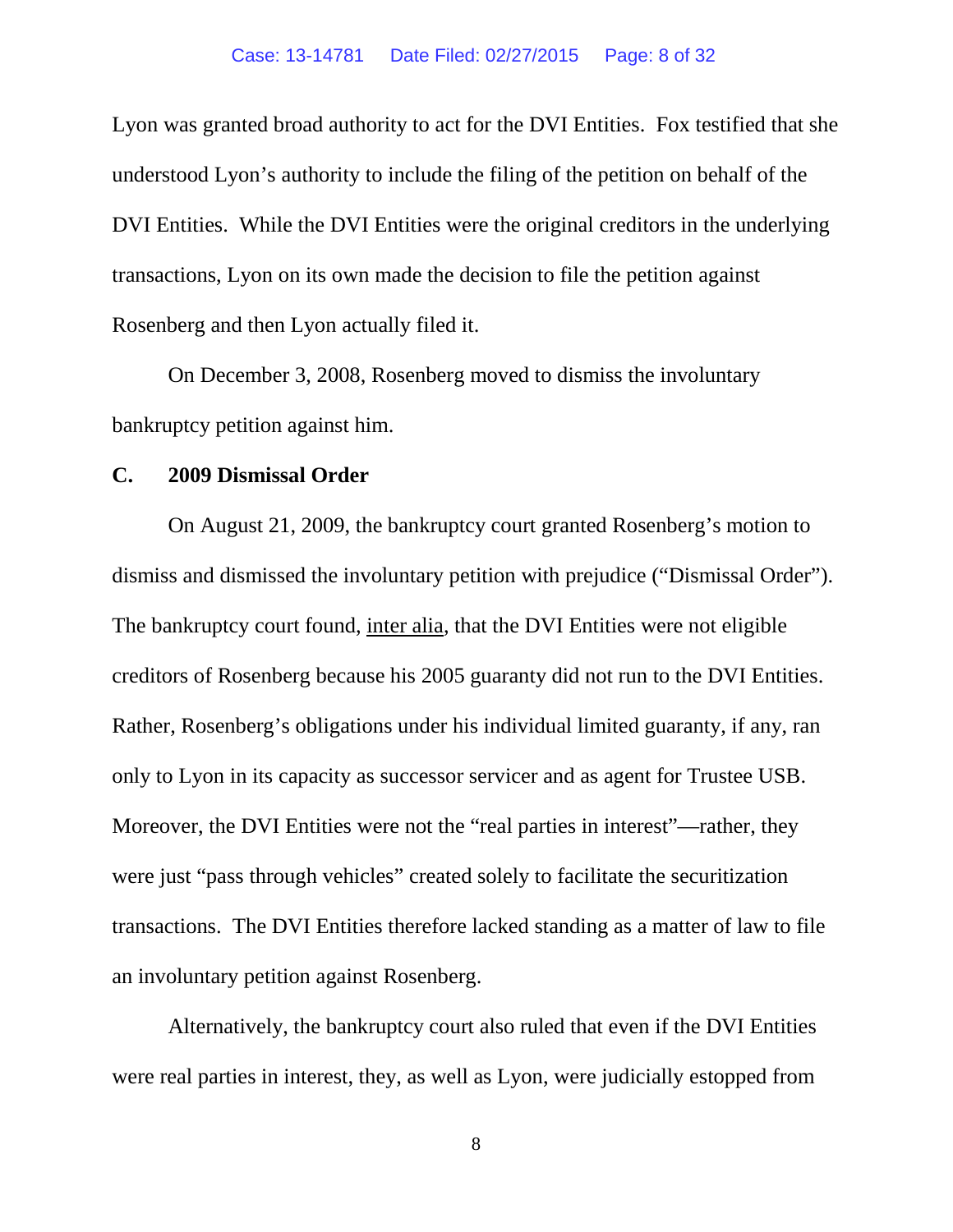prosecuting the involuntary case. In its complaint against Rosenberg in Pennsylvania state court, Lyon claimed that it was entitled to a judgment for \$4,724,866.16. Later, in the bankruptcy proceeding, Lyon took the inconsistent position that Rosenberg's obligations under the 2005 limited guaranty actually ran to the DVI Entities.

The bankruptcy court dismissed the case in August 2009 but retained jurisdiction to award Rosenberg his costs, reasonable attorney's fees, and damages (if appropriate) under 11 U.S.C. § 303(i). The Dismissal Order was appealed to, and affirmed by, both the district court in 2011 and then this Court in 2012. DVI Receivables XIV, LLC v. Rosenberg (In re Rosenberg), Case No. 10-24347 (S.D. Fla. Sept. [2](#page-8-0)7, 2011), aff'd, 472 F. App'x 890 (11th Cir. 2012).<sup>2</sup>

### **D. Rosenberg's 11 U.S.C. § 303(i) Adversary Proceeding**

Meanwhile, on December 27, 2010, Rosenberg filed in the bankruptcy court a separate adversary complaint against Appellants and Fox, initiating adversary proceeding number 10-03812. In his adversary complaint, Rosenberg asserted federal claims to recover attorney's fees, costs, and damages he incurred because of the filing of the involuntary petition, which the bankruptcy court had dismissed

<span id="page-8-0"></span> $\overline{\phantom{a}2}$  $2$ During these two appeals of the Dismissal Order, Rosenberg did not request the district court or this Court to award him the attorney's fees he incurred in defending the appeals of the Dismissal Order. Rather, as explained infra in part I.D, Rosenberg requested those fees first in the bankruptcy court and through an adversary proceeding under § 303(i).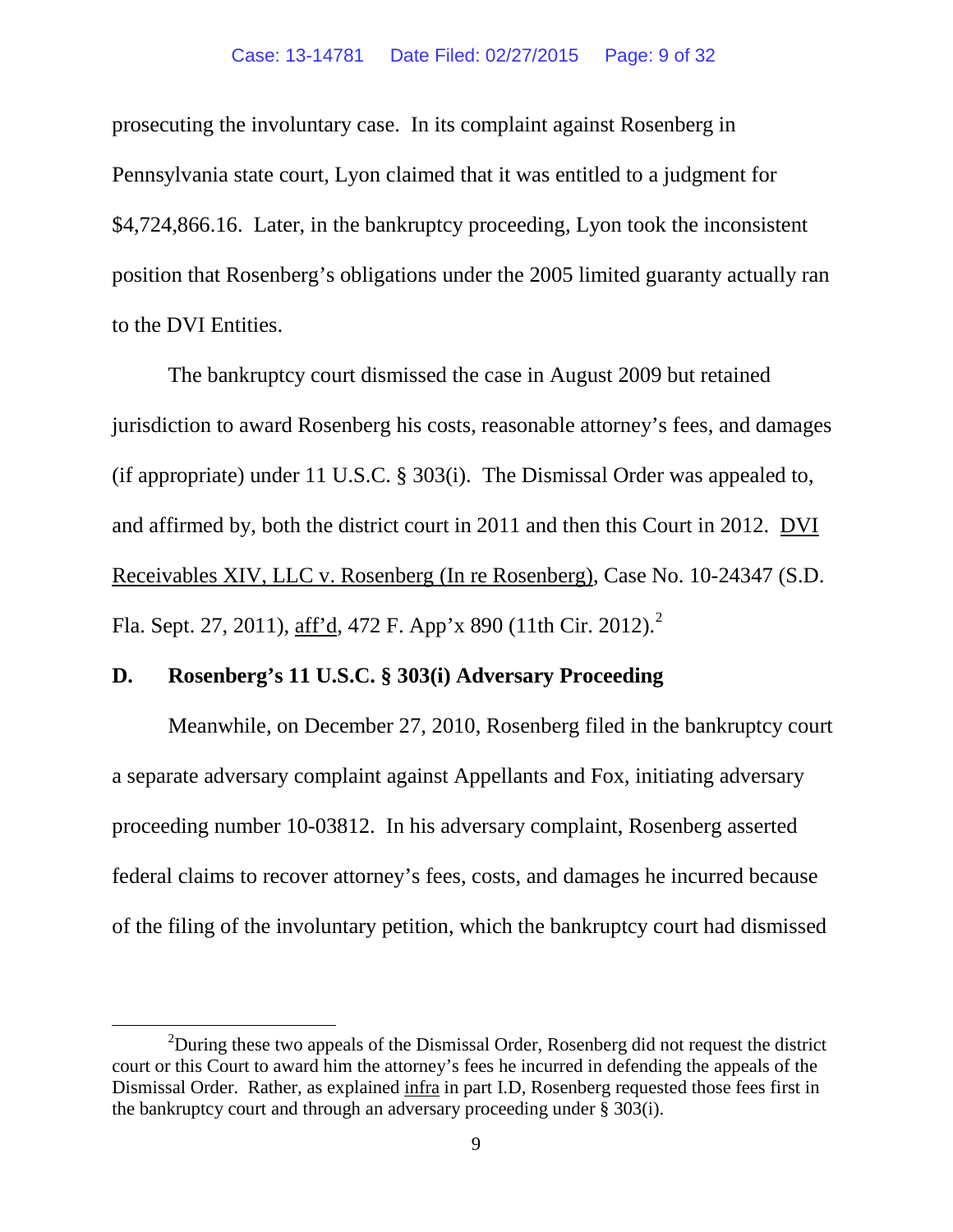in August 2009.<sup>[3](#page-9-0)</sup> Specifically, Rosenberg's adversary complaint sought relief

under § 303(i) of the Bankruptcy Code. Relevant to this appeal, § 303(i)(1) grants

courts the discretion to award costs and attorney's fees to discourage creditors

from improperly filing involuntary petitions under § 303. Section 303(i) provides:

If the court dismisses a petition under this section other than on consent of all petitioners and the debtor, and if the debtor does not waive the right to judgment under this subsection, the court may grant judgment—

(1) against the petitioners and in favor of the debtor for—

(A) costs; or

(B) a reasonable attorney's fee; or

- (2) against any petitioner that filed the petition in bad faith, for—
	- (A) any damages proximately caused by such filing; or
	- (B) punitive damages.

11 U.S.C. § 303(i).

Under the plain language of the  $\S 303(i)(1)$  statute, there are two

prerequisites to obtain a judgment against the petitioners for attorney's fees and costs: (1) the bankruptcy court must have dismissed the involuntary petition other than on consent of all petitioners and the debtor; and (2) the debtor must not have waived his right to recover under § 303(i). In addition, if the involuntary petition was filed in bad faith,  $\S 303(i)(2)$  allows the court to award (A) "any damages"

<span id="page-9-0"></span> $\frac{1}{3}$ <sup>3</sup>Rosenberg's adversary complaint named additional defendants and raised state law claims for abuse of process and malicious prosecution. The bankruptcy court later dismissed these additional defendants and state law claims, leaving only the federal law claims against the DVI Entities, Lyon, USB, and Fox.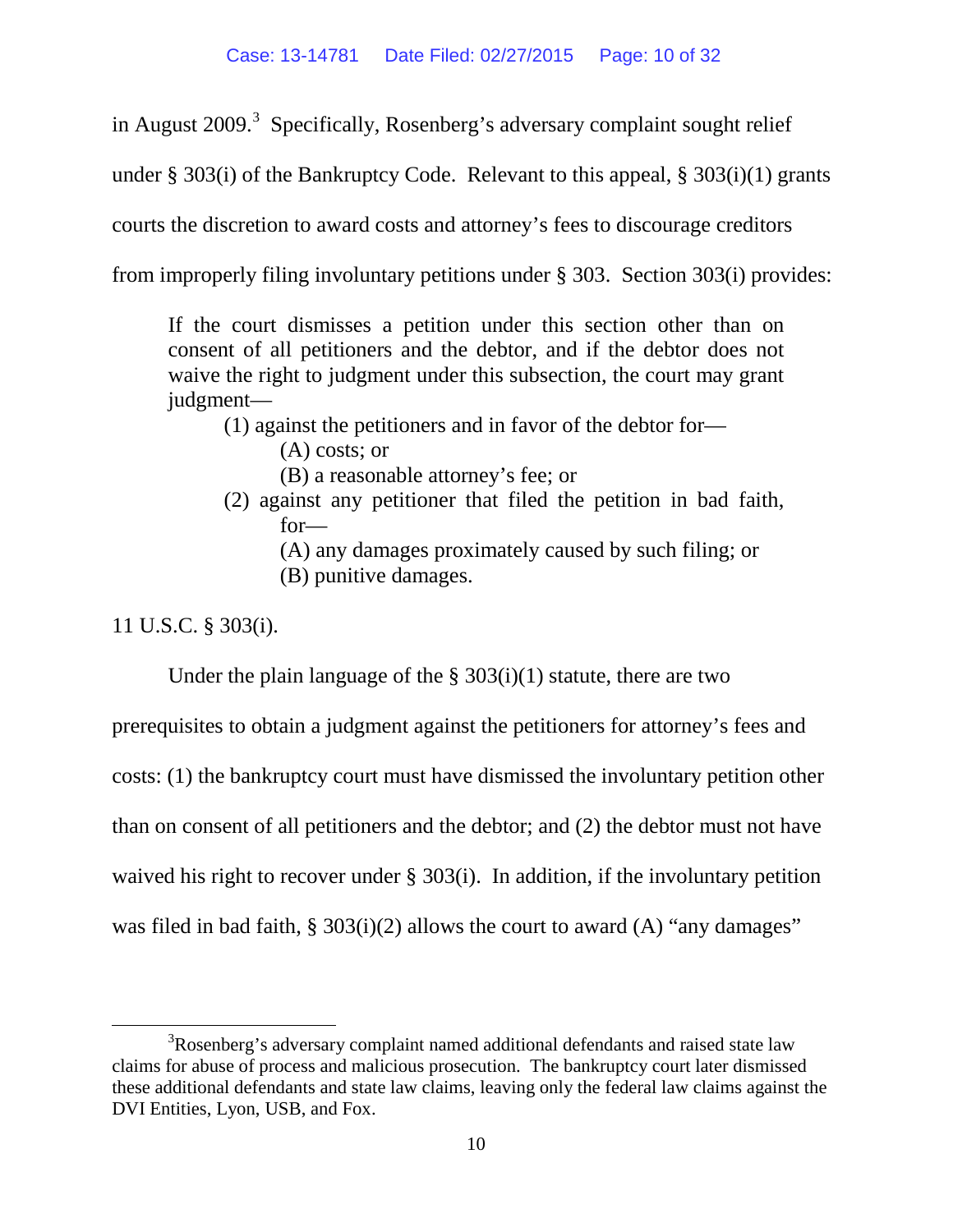proximately caused by the filing of a petition and (B) punitive damages. Id.  $§ 303(i)(2).$ 

In his adversary proceeding and regarding the 2009 Dismissal Order, Rosenberg sought different types of recovery, including: (1) reasonable attorney's fees and costs incurred by two law firms (Weir & Partners, LLP and Genovese Joblove & Battista, P.A.) on his behalf to defend against the involuntary petition, obtain the dismissal of the petition in the bankruptcy court, and sustain the dismissal in all appeals, pursuant to  $\S 303(i)(1)$ ; (2) damages—including compensatory, consequential, special, and punitive damages—suffered by Rosenberg and proximately caused by the bad-faith filing of the petition, pursuant to § 303(i)(2); and (3) the payment of all costs and expenses incurred by Rosenberg to prosecute this adversary proceeding itself, pursuant to § 303(i).

On March 12, 2012, Rosenberg demanded a jury trial on all triable issues in the adversary proceeding. Because Appellants and Fox did not consent to a jury trial in the bankruptcy court, they filed a motion to withdraw reference of the adversary proceeding, pursuant to 28 U.S.C. § 157(d), for a jury trial in the U.S. District Court for the Southern District of Florida.

On August 10, 2012, U.S. District Judge Patricia Seitz granted the motion to withdraw reference only as to Rosenberg's bad-faith claims for damages under § 303(i)(2). Judge Seitz found that because claims for damages under § 303(i)(2),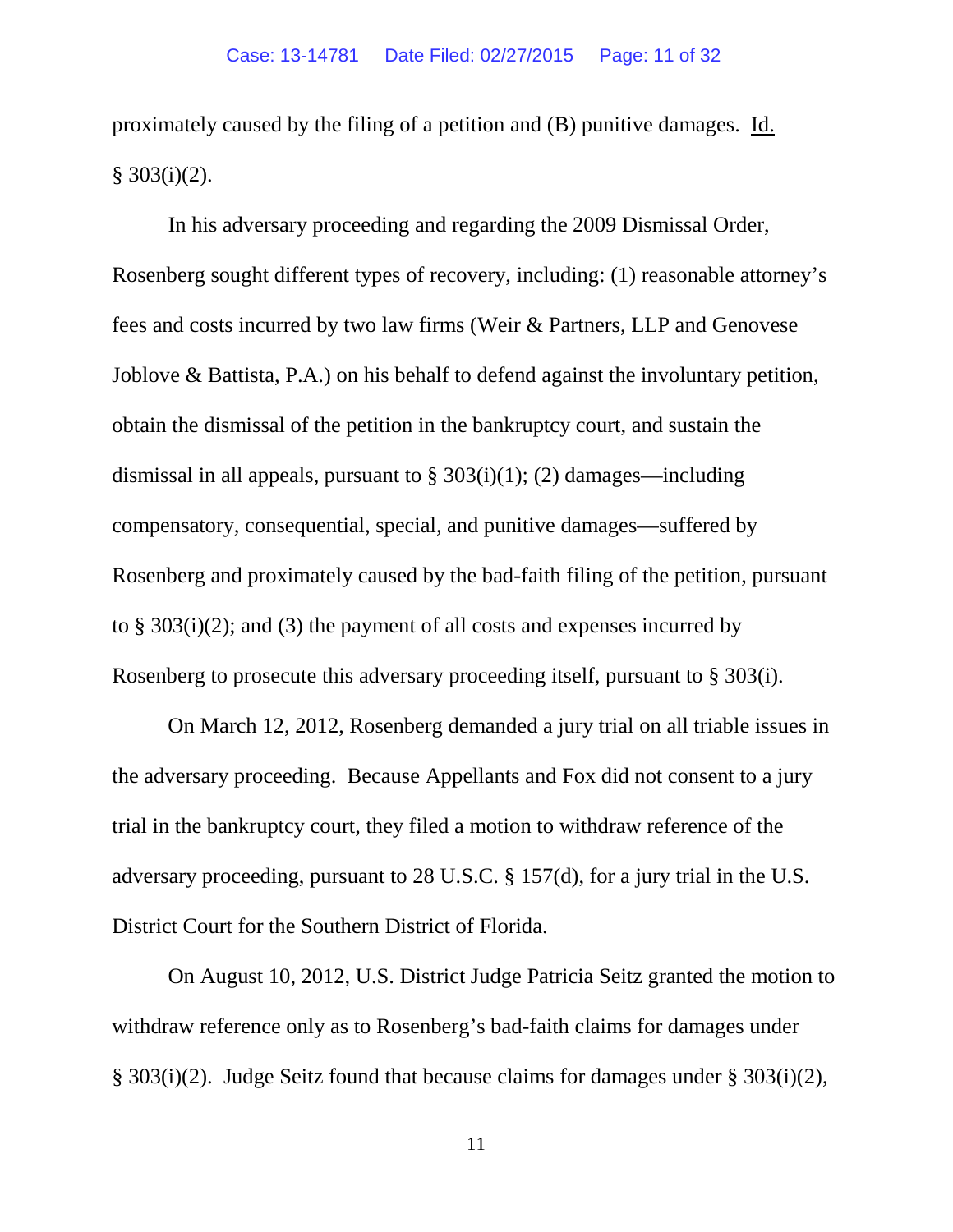unlike claims for fees and costs under  $\S 303(i)(1)$ , require a finding of the petitioner's "bad faith," they were analogous to common-law claims for malicious prosecution and thus triable by a jury. Accordingly, Rosenberg's  $\S 303(i)(2)$ claims were withdrawn for the purpose of a jury trial, but Rosenberg's claims for attorney's fees and costs remained referred to the bankruptcy court.

### **E. Bankruptcy Court Bench Trial on Attorney's Fees**

While the jury trial issue as to bad-faith damages under  $\S 303(i)(2)$  was litigated in the district court, Rosenberg's claims for attorney's fees and costs under § 303(i)(1) remained for adjudication in the bankruptcy court.

On August 28, 2012, the bankruptcy court conducted a bench trial on Rosenberg's § 303(i)(1) claims for attorney's fees and costs. At trial, Rosenberg sought to recover four categories of fees: (1) fees incurred to obtain the dismissal of the involuntary petition in the bankruptcy court; (2) fees incurred to sustain that dismissal on appeal in the district court and then in this Court; (3) fees incurred in the adversary proceeding itself to recover the first two categories of fees, called "fees on fees"; and (4) fees incurred to prosecute his bad-faith claims for damages under § 303(i)(2).

During the trial, Appellants questioned whether fees incurred for the adversary proceeding itself—including the bad-faith claims for damages—were premature. Appellants requested that the bankruptcy court defer ruling on the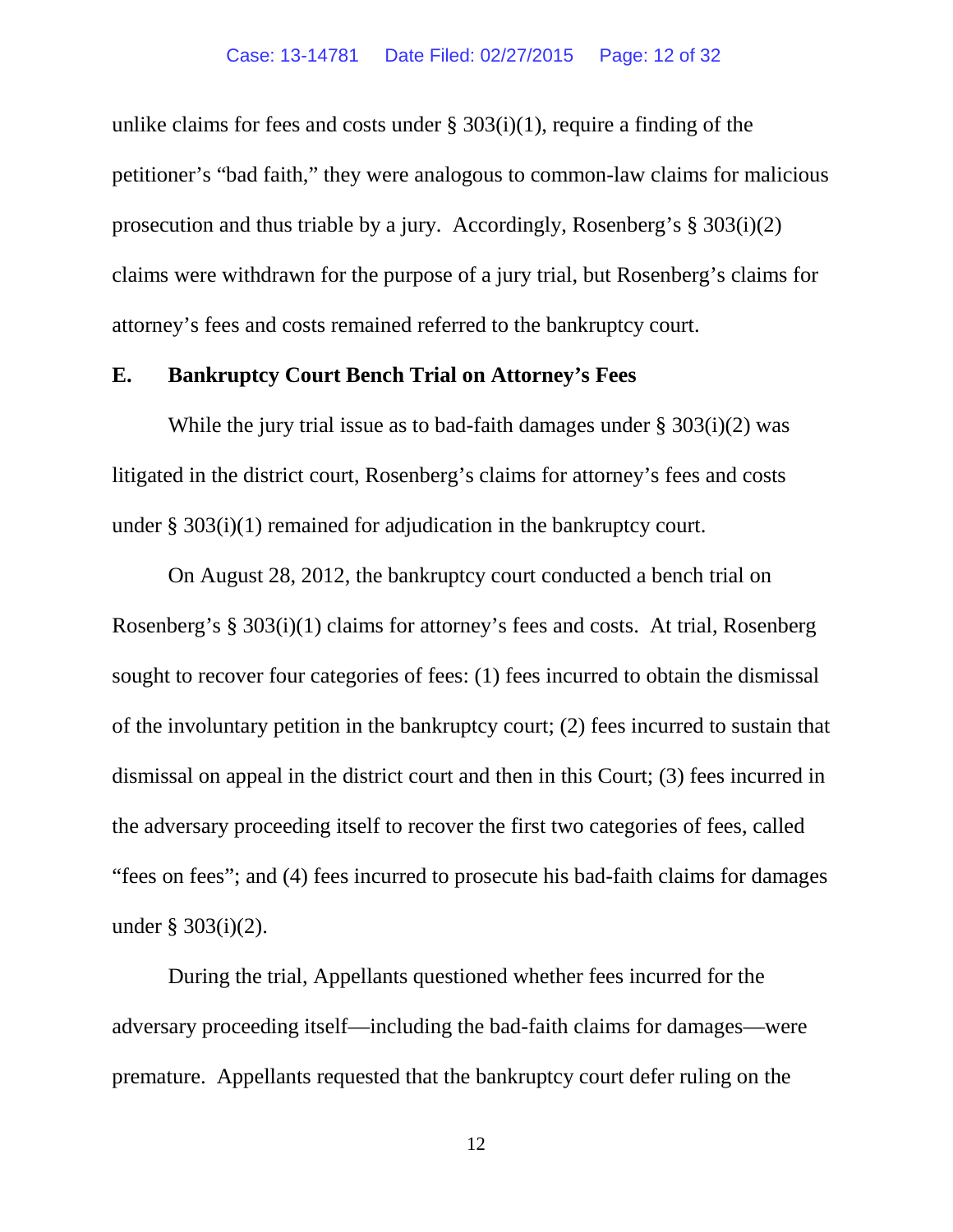premature issue of attorney's fees related to the adversary proceeding until after the district court's jury trial on the bad-faith claims for damages because Rosenberg had not yet prevailed on those bad-faith claims.

### **F. 2012 Attorney's Fee Order Under § 303(i)(1)**

On September 11, 2012, and after the bench trial, the bankruptcy court entered an Order Determining Reasonable Amounts of Attorneys' Fees and Costs Recoverable Against Petitioning Creditors, Pursuant to 11 U.S.C. § 303(i)(1) ("Attorney's Fee Order").

In its Attorney's Fee Order, the bankruptcy court made these factual findings concerning the filing of the involuntary petition: (1) Appellants had not proven that Fox acted without the authority of Lyon; (2) Fox signed the petition as an officer of Lyon, which was the successor servicer for the DVI Entities; and (3) Lyon, through its agent Fox, acted as an agent for the DVI Entities in filing the petition. The bankruptcy court concluded that, under certain circumstances, agents or principals of petitioning creditors may be held liable under § 303(i), and that such liability should be imposed in this instance on Lyon.

The bankruptcy court also found that it had the authority to award the fees and costs that Rosenberg incurred not only (1) in obtaining the dismissal but also (2) in defending the two appeals from the Dismissal Order ("appellate fees"). The bankruptcy court reasoned that the denial of appellate fees—for sustaining the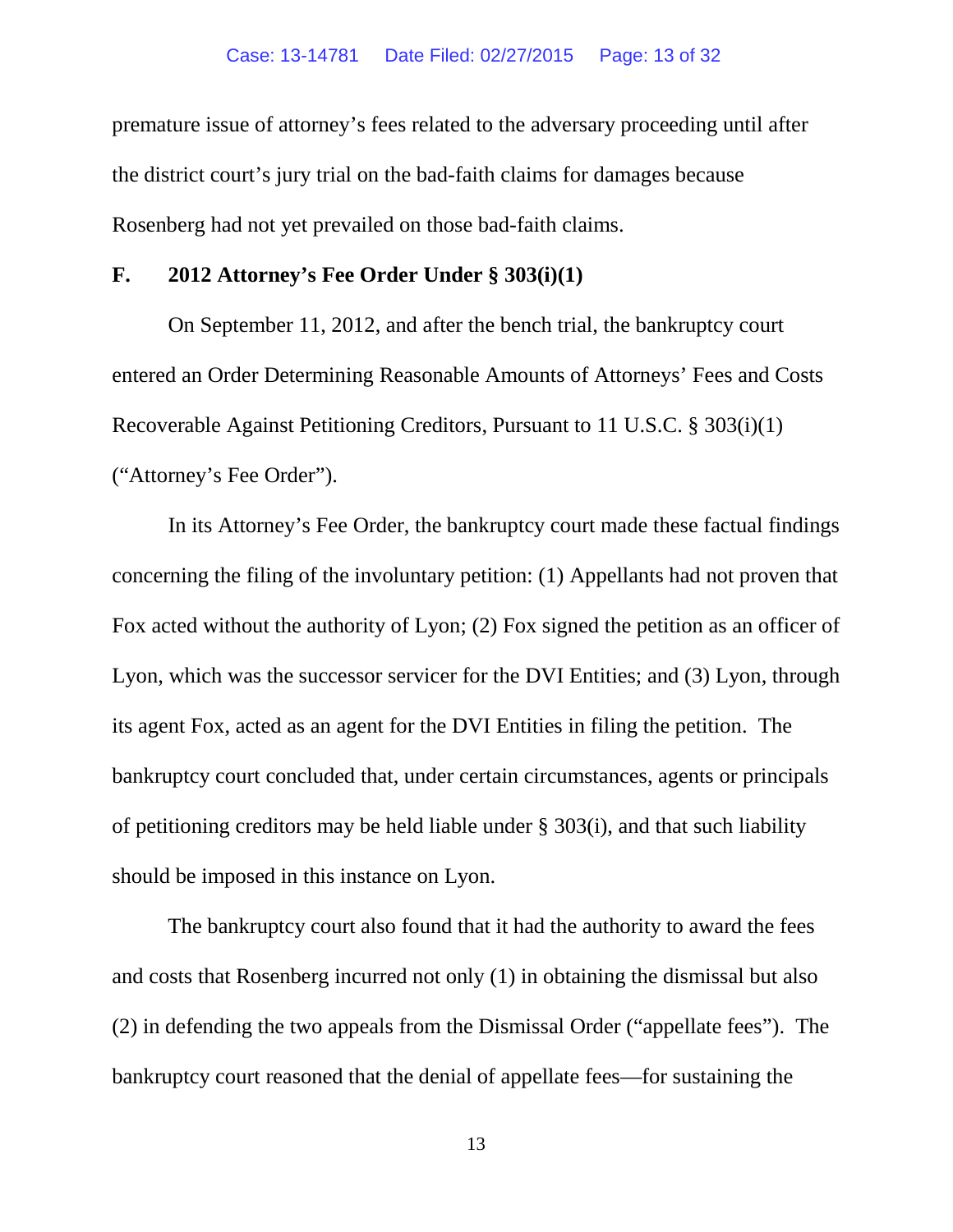dismissal on appeal—would frustrate the legislative intent behind § 303(i). The bankruptcy court rejected the argument that appellate fees must be sought in the appellate court, finding that it was appropriate for a bankruptcy court to award appellate fees under the § 303(i) statute in the Bankruptcy Code, "[n]otwithstanding whether the District Court and/or the Eleventh Circuit might

well have granted fees."

The bankruptcy court declined to defer consideration of the "fees on fees," which were Rosenberg's fees incurred in the adversary proceeding to recover fees and costs under  $\S 303(i)(1)$ . The bankruptcy court found that it was appropriate to award fees and costs for the services provided in the adversary proceeding to date, even though the proceeding had not yet concluded. The bankruptcy court reasoned that "[a]n award of fees and costs in this Adversary Proceeding is not premised upon which party 'prevails'" in the proceeding, and, under § 303(i)(1), Rosenberg had already "prevailed" on the merits.

As to which parties were subject to § 303(i) liability, the bankruptcy court reiterated its "view that the term 'petitioner,' as used in [§] 303(i), may be construed to include those agents and/or principals who sign the involuntary petition on behalf of the creditors or who cause the petitioning creditors to file the petition." The bankruptcy court then turned to Lyon's liability, finding: (1) Fox, as an employee of Lyon, executed the involuntary petition and caused the filing of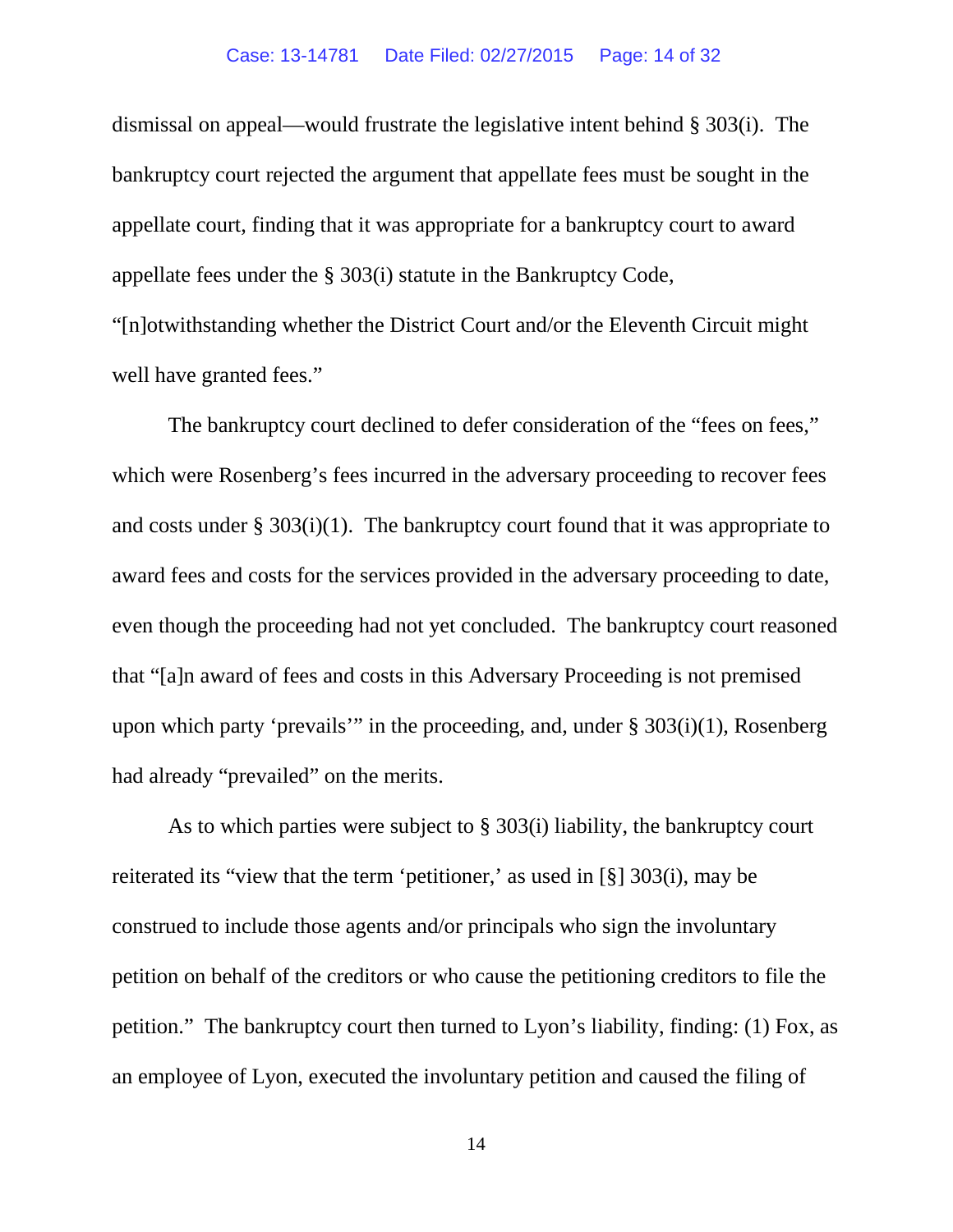same; (2) Fox, on behalf of Lyon, exercised exclusive control over the DVI Entities, acting within the scope of her employment as Director of Operations with Lyon; (3) Lyon acted on behalf of USB, the Trustee for the securitized transactions; (4) these parties—Fox, Lyon, and the DVI Entities—were intertwined; and (5) based on principles of agency, Fox signed the petition as an officer of Lyon which acted as the servicer and agent for the DVI Entities; and thus  $(6)$  Lyon, as Fox's principal, is liable for the fees and costs.<sup>[4](#page-14-0)</sup>

Accordingly, the bankruptcy court held the DVI Entities and Lyon, as their agent, jointly and severally liable for \$1,034,295.45 of Rosenberg's attorney's fees and approximately \$39,019.37 in costs, minus certain costs incurred in connection with Rosenberg's claims against dismissed third parties. However, the bankruptcy court did not indicate the amounts, or percentages, of the total fee award corresponding to each of the four categories of fees sought by Rosenberg during the bench trial. The bankruptcy court reserved jurisdiction to award additional fees and costs "for the completion of the Adversary Proceeding, through the jury trial."

The award in the Attorney's Fee Order encompassed fees for work performed by Rosenberg's attorneys from November 11, 2008—shortly after the

<span id="page-14-0"></span> $\frac{1}{4}$ <sup>4</sup> After partially withdrawing reference of Rosenberg's bad-faith claims for damages, Judge Seitz denied a request to preclude Lyon/USB from being subject to liability for damages under § 303(i)(2). Judge Seitz found that collateral estoppel barred the district court from reconsidering the issue of Lyon/USB's liability, which had been adjudicated in the bankruptcy court. In any event, Judge Seitz agreed with the bankruptcy court's determination that, under the unique factual circumstances of this case, "Lyon/USB [were] subject to liability under Section 303(i) as agent/principal for the [DVI Entities]."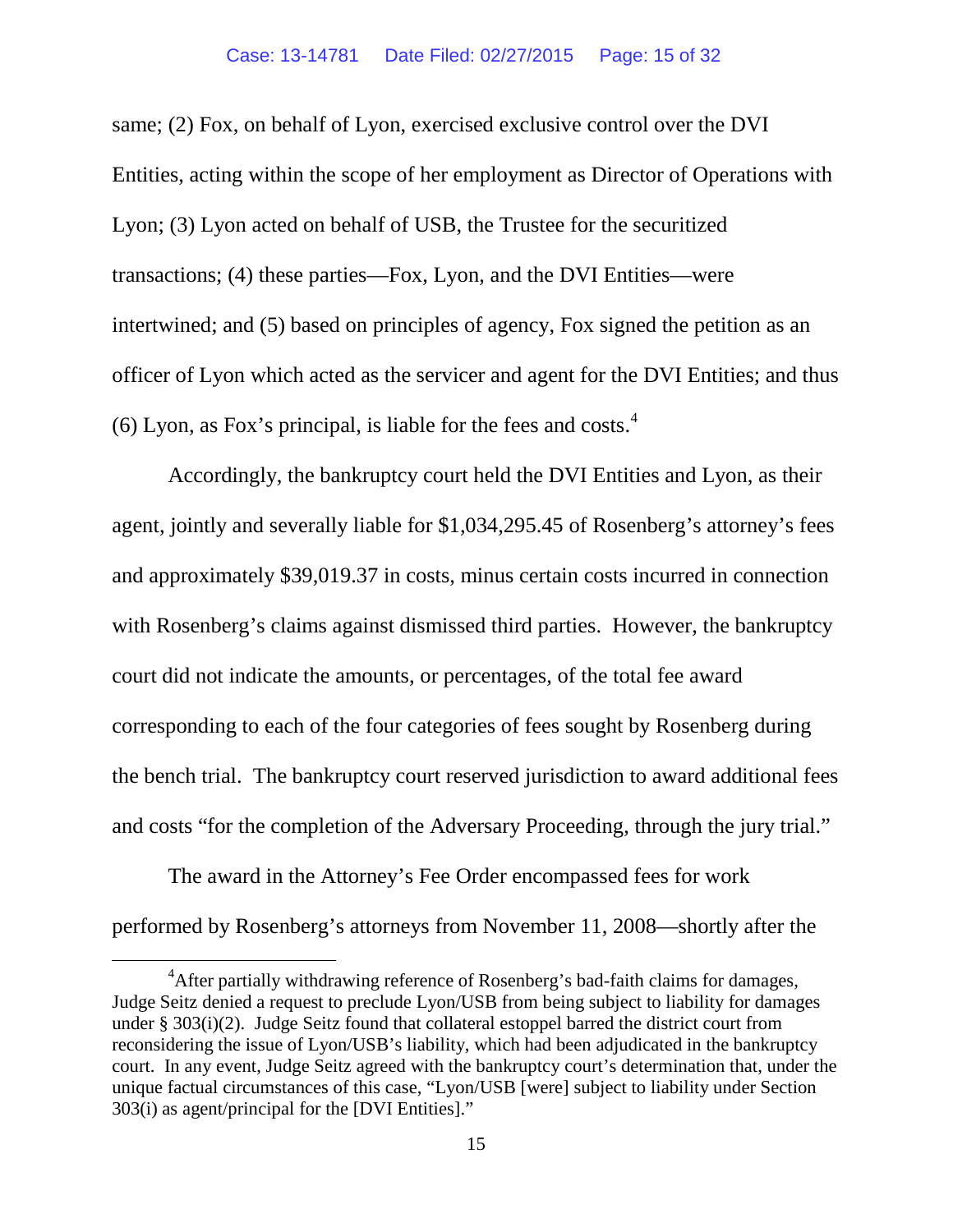filing of the involuntary petition on November 7, 2008—to August 25, 2012. The attorneys' work during this time period included: (1) fees incurred to obtain the dismissal of the involuntary petition in the bankruptcy court on August 21, 2009; (2) fees incurred to sustain that dismissal on appeal in the district court and then in this Court, which affirmed the dismissal on July 6, 2012; (3) "fees on fees," representing fees incurred in the adversary proceeding itself to recover the first two categories of fees; and (4) part of the fees incurred to prosecute Rosenberg's badfaith claims for damages.

Some fees in the fourth category were incurred before August 25, 2012. However, the majority of the fees to prosecute Rosenberg's bad-faith claims for damages were incurred after the entry of the 2012 Attorney's Fee Order on September 11, 2012, and thus are not part of the sum in that Order. As explained below, the bad-faith-damages proceedings in the district court continued from Judge Seitz's August 10, 2012 order granting withdrawal of the reference through the 2013 jury trial and until the September 29, 2014 ruling on Appellants' post-trial motion.

Rosenberg moved for entry of a final judgment against Appellants, seeking to reduce the costs award by the amount disallowed in the Attorney's Fee Order. On April 11, 2013, the bankruptcy court granted Rosenberg's motion and entered a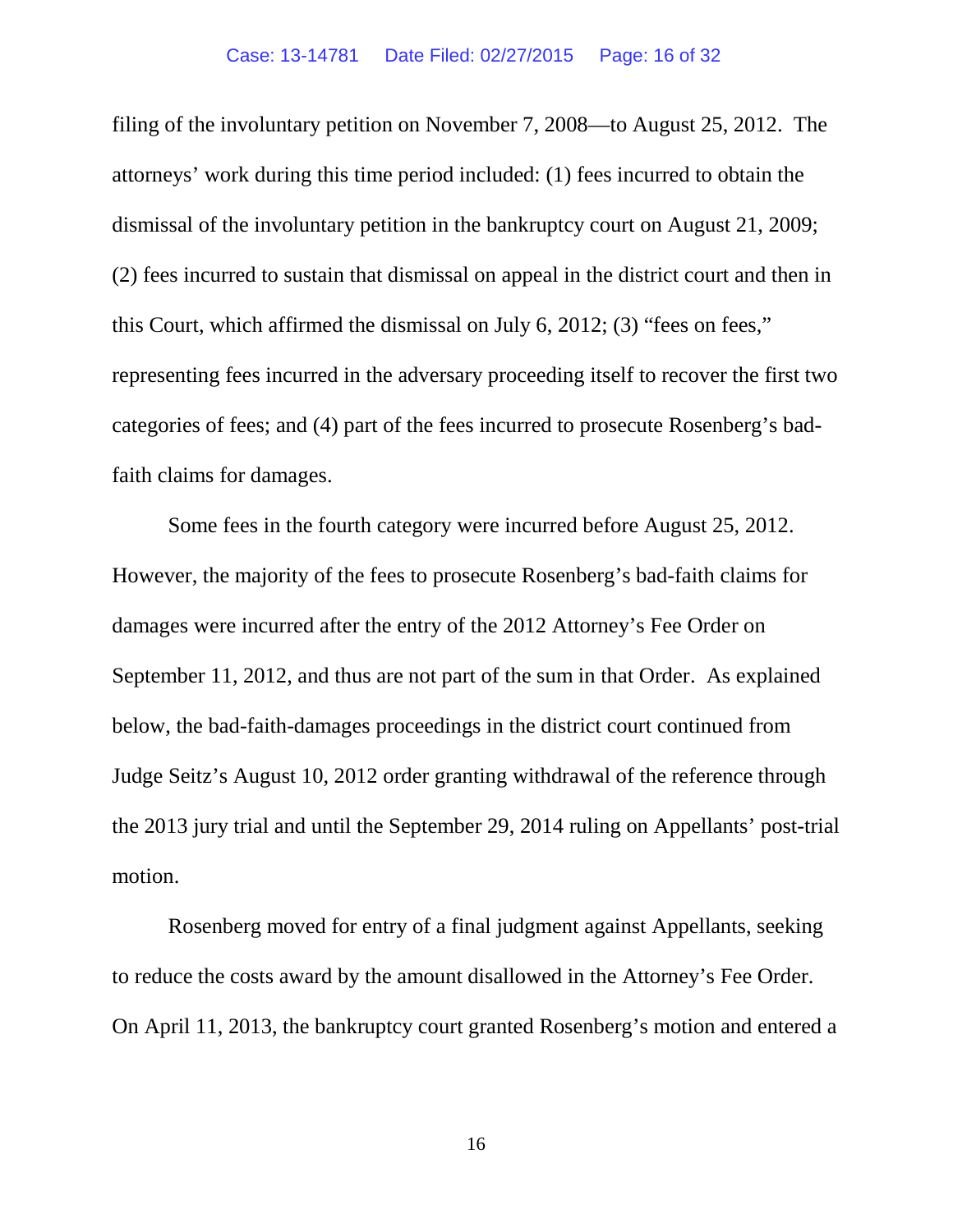final judgment which revised the total amount of attorney's fees and costs awarded in favor of Rosenberg to \$1,032,287.04.

Appellants separately appealed the September 11, 2012 Attorney's Fee Order and the subsequent April 11, 2013 Order and Final Judgment. The two bankruptcy appeals were consolidated in the district court.

As further background, Lyon's parent company, U.S. Bank Corp. Equipment Finance, was wholly owned by appellant USB. After entry of the 2012 Attorney's Fee Order, appellant Lyon subsequently merged with USB. Though both Lyon and USB are listed as appellants, they are now a single entity. However, because the bankruptcy court found Lyon—but not USB—liable for Rosenberg's attorney's fees and costs, we refer only to Lyon in our discussion of liability, see infra part III.C.

## **G. District Court Bad-Faith Damages Trial Under § 303(i)(2)**

From February 19, 2013, through March 6, 2013, Judge Seitz conducted a jury trial on Rosenberg's § 303(i)(2) bad-faith claims for damages, which had been withdrawn from the bankruptcy court on August 10, 2012. The jury found that Appellants acted in bad faith in filing the involuntary petition and awarded Rosenberg \$1,120,000 in compensatory damages (for emotional distress, loss of reputation, and loss of wages) and \$5,000,000 in punitive damages.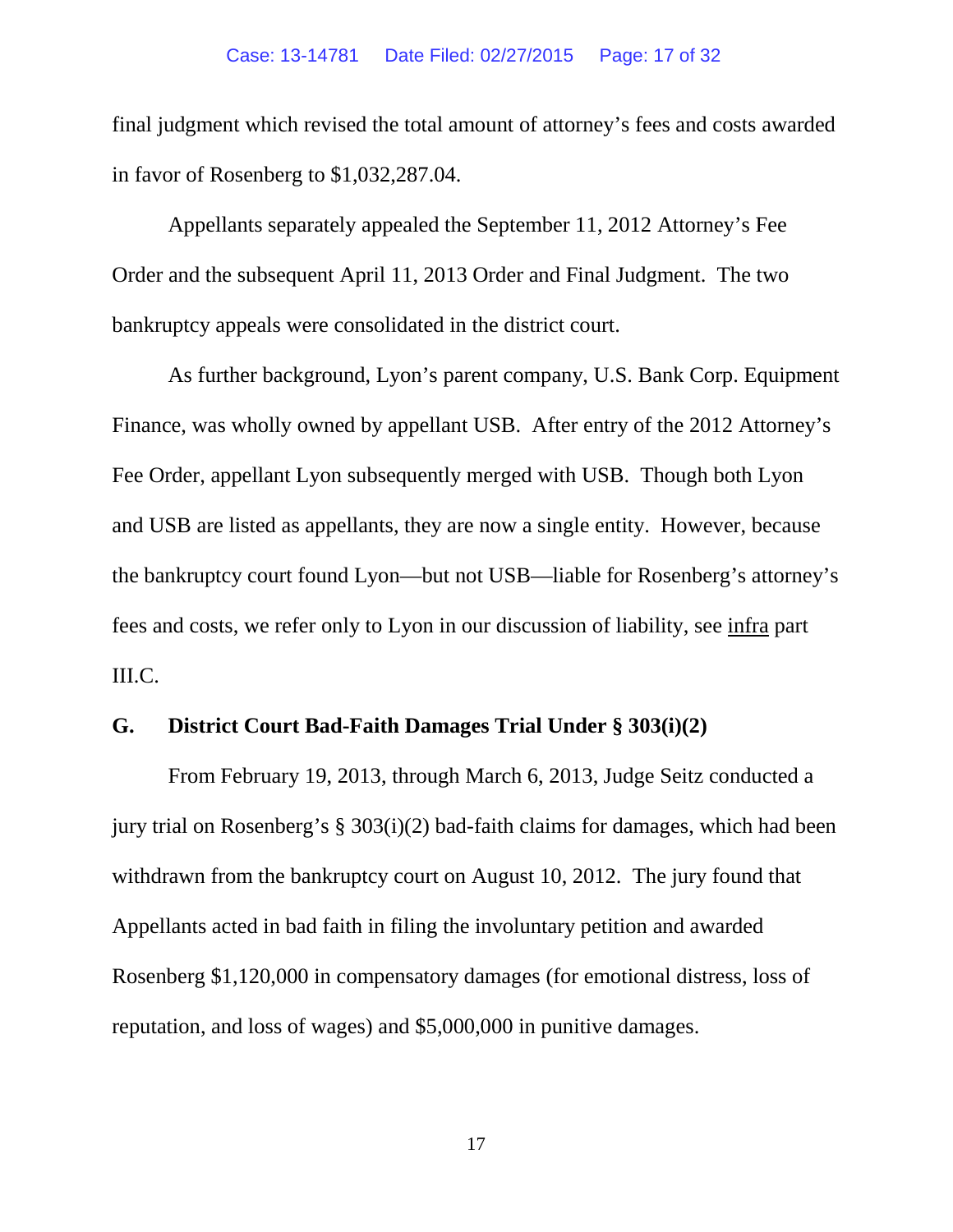Appellants filed an amended Rule 50(b) motion for judgment as a matter of law, seeking to reduce the damages award. See Fed. R. Civ. P. 50(b). Judge Seitz granted in part and denied in part Appellant's Rule 50(b) motion, concluding that the evidence supported the jury's finding of bad faith but not the verdicts for punitive damages or compensatory damages for loss of reputation or loss of wages. On September 29, 2014, Judge Seitz entered an amended final judgment in favor of Rosenberg, holding the DVI Entities and USB, as Lyon's successor in interest,[5](#page-17-0) jointly and severally liable for only \$360,000 in compensatory damages for emotional distress<sup>[6](#page-17-1)</sup> stemming from the bad-faith filing of the involuntary petition.

### **H. Appeal of 2012 Attorney's Fee Order**

On September 24, 2013, the district court affirmed the bankruptcy court's 2012 Attorney's Fee Order in all respects, addressing three issues in particular. First, the district court found that the bankruptcy court did not err in awarding Rosenberg his appellate fees for defending the dismissal in the appeals, as it was "reasonable to conclude that the rationale behind Congress's enhanced protection of alleged debtors from involuntary petitions at the trial level extends to the appellate level."

<span id="page-17-0"></span> $rac{1}{5}$ <sup>5</sup>As stated earlier, Lyon and USB had merged into a single entity by this point in time.

<span id="page-17-1"></span><sup>&</sup>lt;sup>6</sup>This appeal does not involve any issues as to the damages award. The parties' crossappeals of the September 29, 2014 final judgment on damages are separately pending in this Court.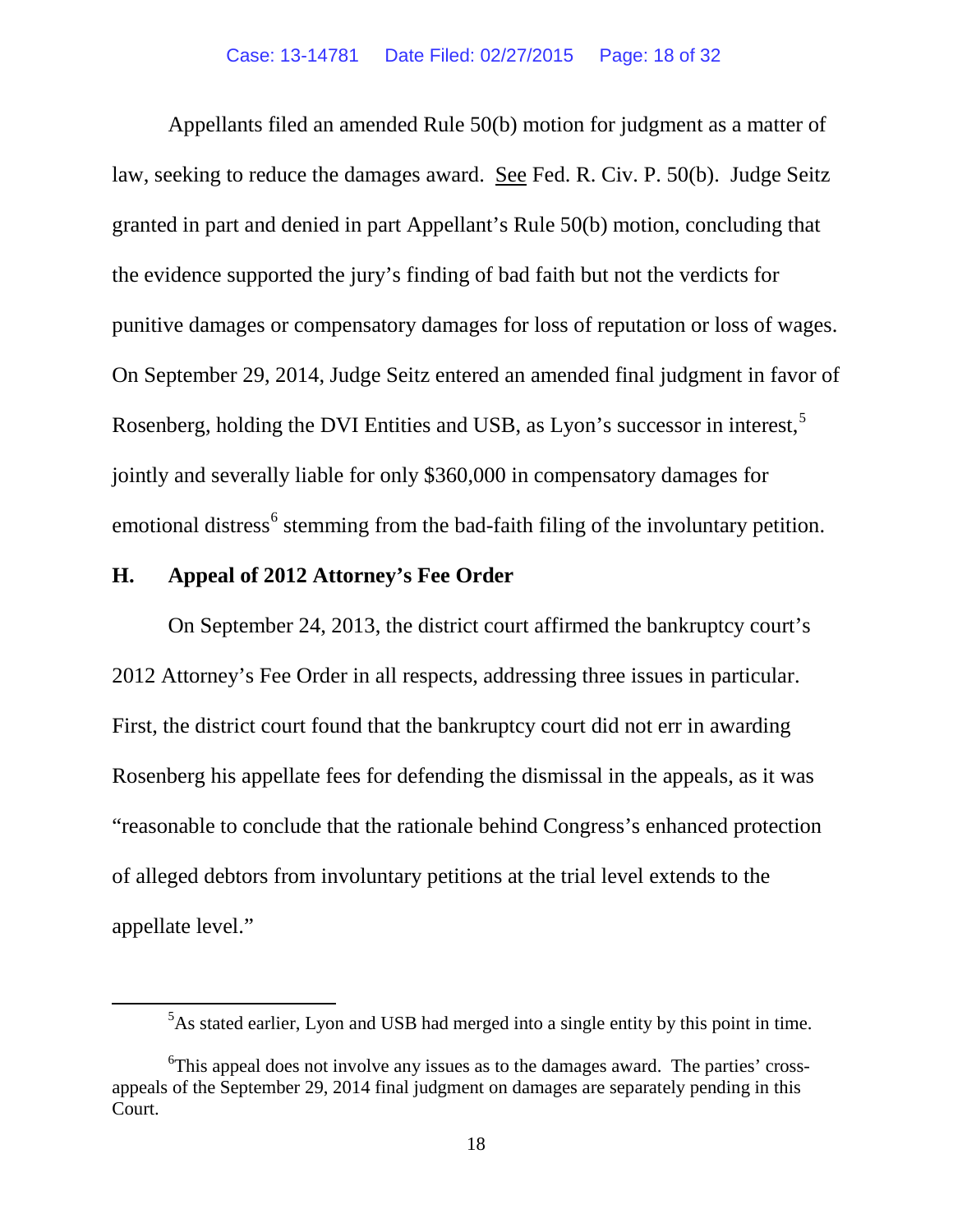Second, the district court concluded that Appellants waived any challenge to the bankruptcy court's award of attorney's fees incurred in litigating Rosenberg's § 303(i)(2) bad-faith claims for damages before Judge Seitz in the district court because Appellants raised that issue for the first time on appeal. Nevertheless, the district court briefly considered the merits and rejected the argument that attorney's fees for prosecuting a bad-faith-damages claim under § 303(i)(2) are categorically unavailable under § 303(i)(1).

Third, the district court found that the bankruptcy court did not err in awarding fees and costs against Lyon, rather than only the DVI Entities. The district court reasoned that the record shows (1) Fox, the Director of Operations of Lyon, filed the involuntary petition without any authorization from the directors of the DVI Entities; (2) Fox, acting within the scope of her employment as the Director of Operations of Lyon, nevertheless exercised "exclusive control" over the DVI Entities; (3) the DVI Entities were merely "pass through vehicles" "created solely for the purposes of the securitization transactions" that gave rise to the involuntary petition; (4) a unique, "intertwined" relationship existed between the DVI Entities and Lyon; (5) the involuntary petition was signed by Lyon's Director of Operations in her professional capacity; and thus (6) the bankruptcy court did not err in holding Lyon liable for the filing of the involuntary petition.

This appeal followed.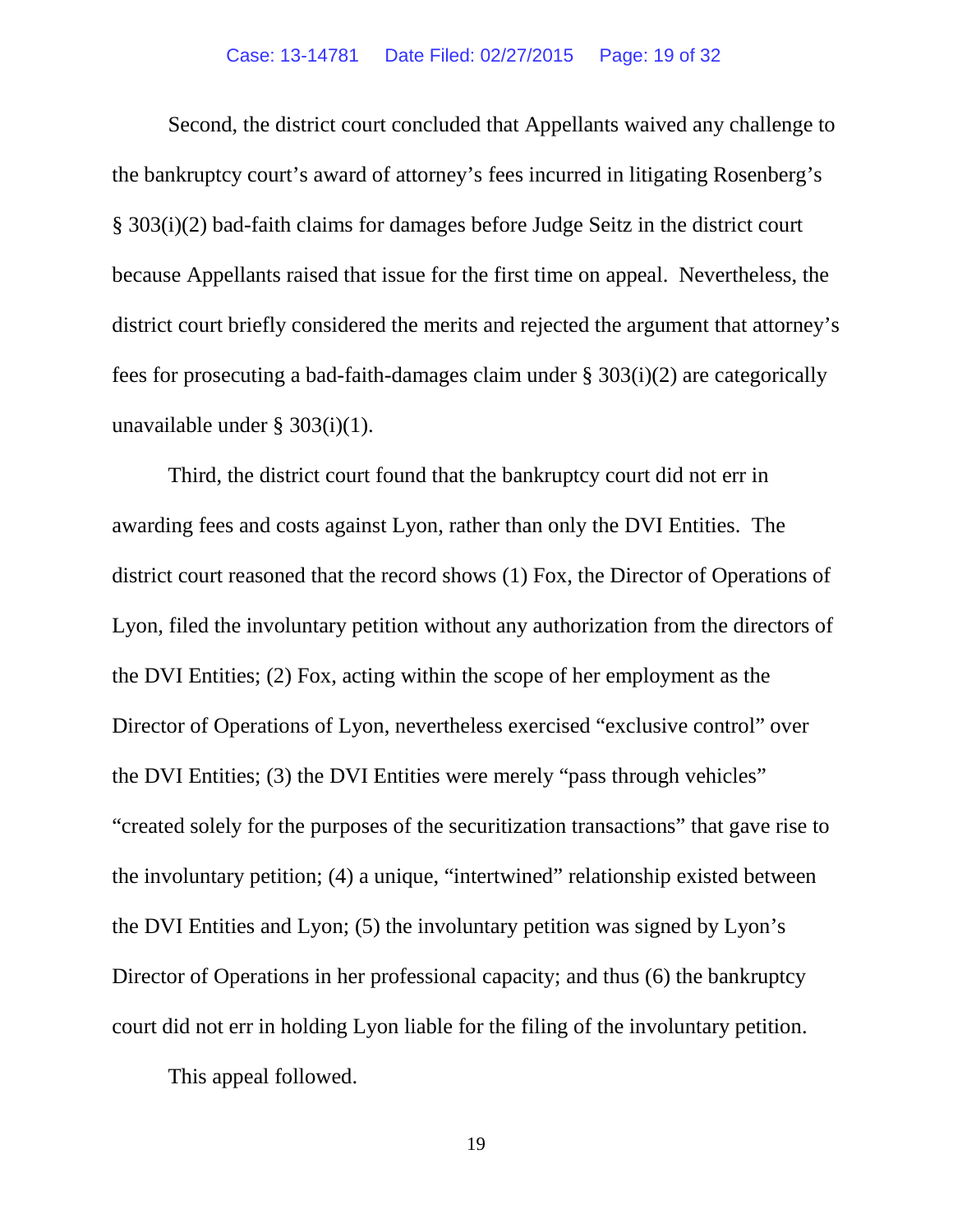#### **II. STANDARD OF REVIEW**

"In a bankruptcy case, this Court sits as a second court of review and thus examines independently the factual and legal determinations of the bankruptcy court and employs the same standards of review as the district court." Brown v. Gore (In re Brown), 742 F.3d 1309, 1315 (11th Cir. 2014) (quotation marks omitted). Where, as here, the district court affirms the bankruptcy court's order, we review the bankruptcy court's decision. Id. We review the bankruptcy court's factual findings for clear error and its legal conclusions de novo. Id.

### **III. DISCUSSION**

On appeal, there are four categories of attorney's fees we must address: (1) fees incurred to obtain the dismissal of an involuntary petition in the bankruptcy court; (2) fees incurred to sustain that dismissal on appeal to the district court and this Court; (3) "fees on fees," representing fees incurred in the adversary proceeding itself to recover the first two categories of fees; and (4) fees incurred to prosecute bad-faith claims for damages under § 303(i)(2). In addition, Appellants argue that the bankruptcy court erred in entering a judgment for any attorney's fees and costs against Lyon, which they contended was not a "petitioner" under § 303(i).

As an initial matter, we note that Appellants do not challenge the award of attorney's fees incurred by Rosenberg to obtain the dismissal of the involuntary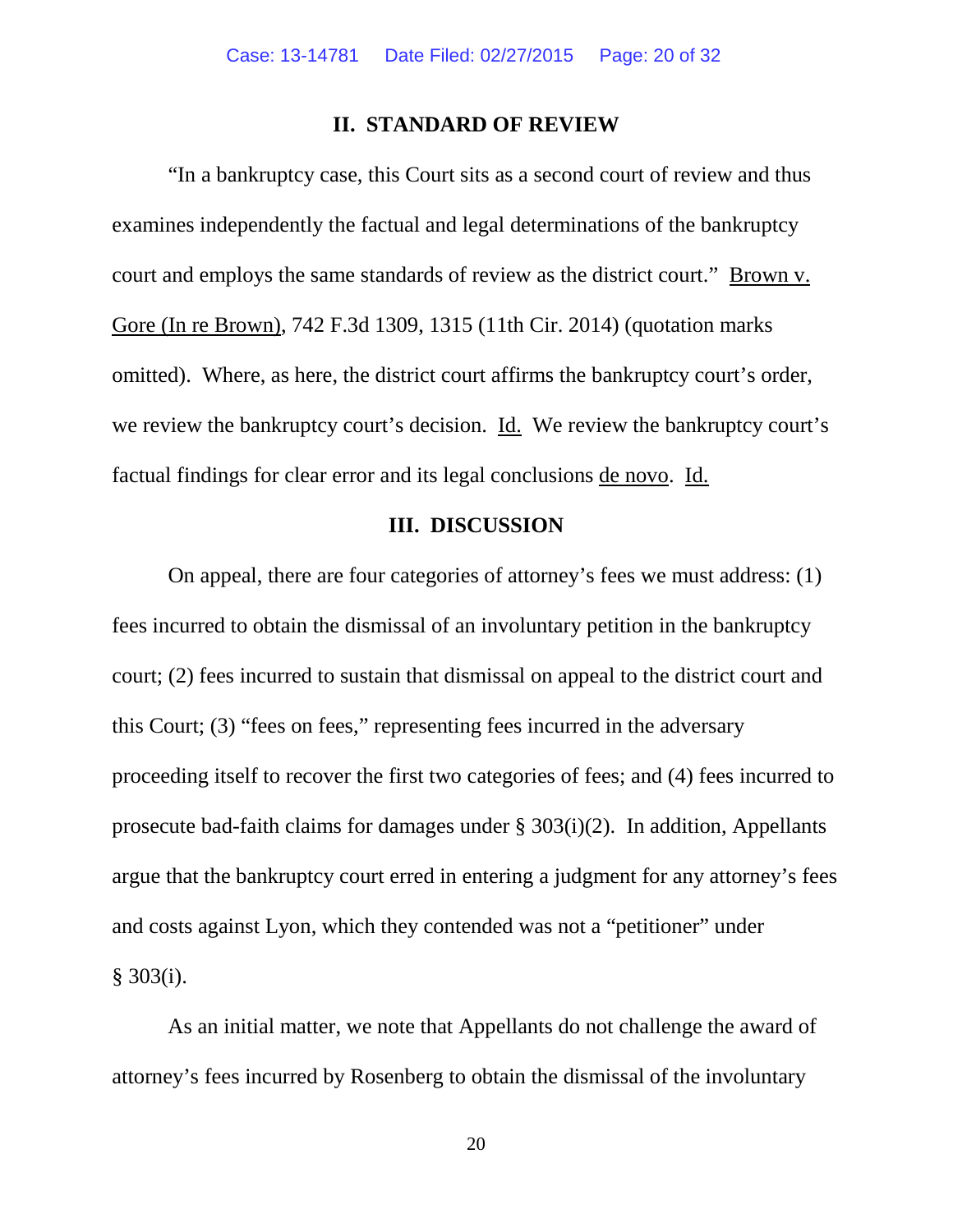petition in the bankruptcy court or the attorney's fees incurred by Rosenberg to recover those fees. Appellants do challenge the award of any appellate fees, any fees for prosecuting the bad-faith claims for damages, and any fees to recover those two categories of fees. We turn to those issues.

### **A. Appellate Fees Under § 303(i)(1)**

Appellants contend that  $\S 303(i)(1)$  does not authorize the award of any fees whatsoever incurred to sustain the bankruptcy court's Dismissal Order at the appellate level in the district court and this Court. Alternatively, even assuming arguendo that  $\S 303(i)(1)$  authorizes appellate fees related to sustaining that dismissal, Appellants argue that appellate fees are within the exclusive purview of appellate courts and may not be awarded by the bankruptcy court. Appellants assert that, because Rosenberg failed to move for appellate fees while the Dismissal Order was on appeal in the district court and this Court, he is not entitled to receive them. This circuit has not previously addressed these issues.

To start, this case involves only a statutory award of attorney's fees authorized by the Bankruptcy Code in § 303(i)(1). Thus, we focus on the statutory language of  $\S 303(i)(1)$ . That section has two preconditions to the discretionary award of fees by the bankruptcy court, which are: (1) if the court dismisses the petition other than by consent, and (2) if the debtor does not waive the right to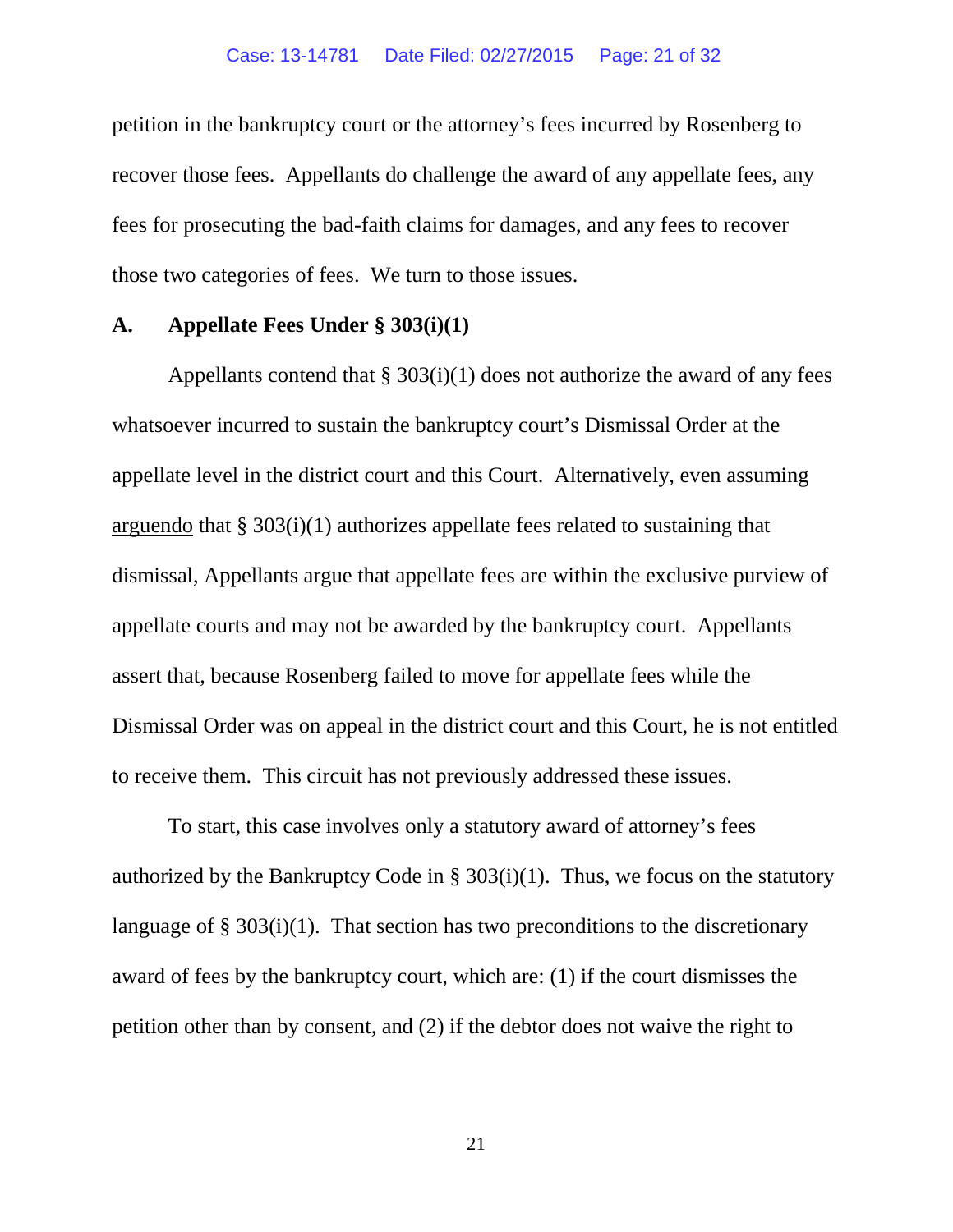judgment. 11 U.S.C. § 303(i). Both of these preconditions are undisputedly satisfied here.

When these preconditions are met,  $\S 303(i)(1)$  provides that the bankruptcy court "may grant judgment . . . against the petitioners and in favor of the debtor for—(A) costs; or (B) a reasonable attorney's fee . . . ." Id. § 303(i)(1). Section 303(i)(1) does not limit the attorney's fee to only the fees incurred in the bankruptcy court. Rather, while the bankruptcy court is the court deciding what is a reasonable attorney's fee, nothing in § 303(i)(1) indicates that a court may award only those fees incurred at the trial level. And nothing in § 303(i)(1) precludes appellate fees or limits fees to only those incurred before the date of the dismissal.

Further, we reject Appellants' argument that, even if § 303(i)(1) authorizes appellate fees in sustaining a dismissal on appeal, only appellate courts, and not bankruptcy courts at the trial level, may award them. Of course, under Federal Rule of Appellate Procedure 38, appellate courts may award damages and costs if an appeal is frivolous. See Fed. R. App. P. 38 ("If a court of appeals determines that an appeal is frivolous, it may . . . award just damages and single or double costs to the appellee." (emphasis added)). For purposes of Rule 38, appellate courts are usually in the best position to evaluate whether an appeal is frivolous or had some merit.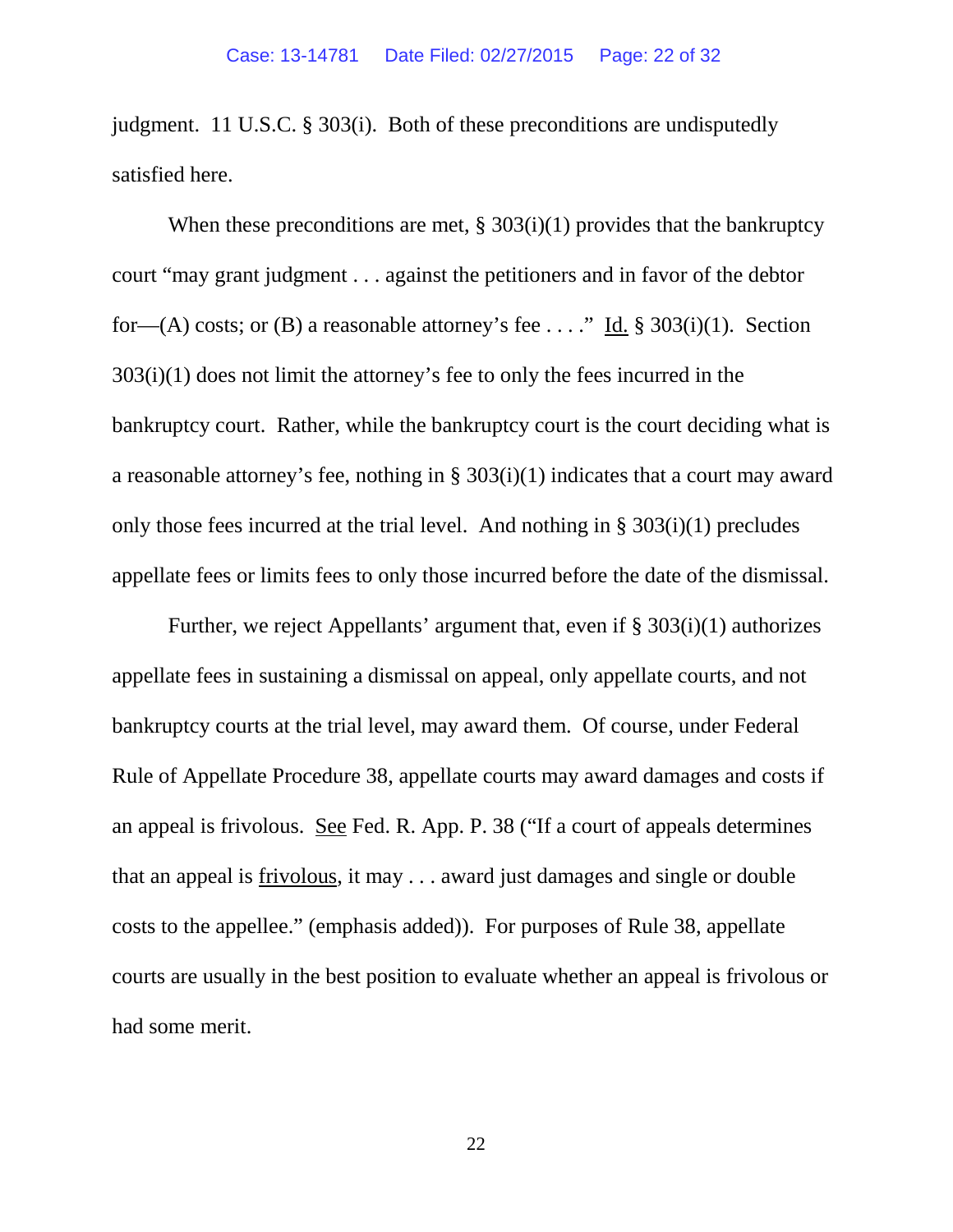However, unlike Rule 38, the statutory award of fees in § 303(i)(1) has no frivolity requirement. An alleged debtor is not required to show that an appeal from the dismissal of an involuntary petition is frivolous to be eligible for fees and costs under  $\S 303(i)(1)$ . That bankruptcy statute requires only that the involuntary petition be dismissed by the bankruptcy court other than on consent of all parties, and that the debtor did not waive his right to recover. See 11 U.S.C. § 303(i)(1). It does not tie the recovery of attorney's fees to a frivolity finding.

We recognize that the only other circuit to rule on this issue has interpreted § 303(i)(1) to preclude the bankruptcy court from awarding any appellate fees. See Higgins v. Vortex Fishing Sys., Inc., 379 F.3d 701, 708-09 (9th Cir. 2004) (" $[Section] 303(i)(1)$ , which expressly grants discretionary authority to award fees at the trial level, should not be construed to grant similar authority to award fees at the appellate level."). In Higgins, the Ninth Circuit acknowledged that its interpretation of § 303(i)(1) created "a discrepancy that only Congress can rectify. Despite Congress's clear intent to award attorney's fees and costs to an alleged debtor who successfully defends an involuntary bankruptcy bid, the debtor remains exposed to appellate attorney's fees unless it can be demonstrated that the appeal was frivolous under Rule 38."  $\underline{Id}$  at [7](#page-22-0)09 n.3.<sup>7</sup>

<span id="page-22-0"></span> $\overline{7}$  ${}^{7}$ In so holding, the Ninth Circuit relied on its prior decision in State of California Employment Development Department v. Taxel (In re Del Mission Ltd.), 98 F.3d 1147 (9th Cir. 1996), which did not involve the dismissal of an involuntary petition but rather appellate fees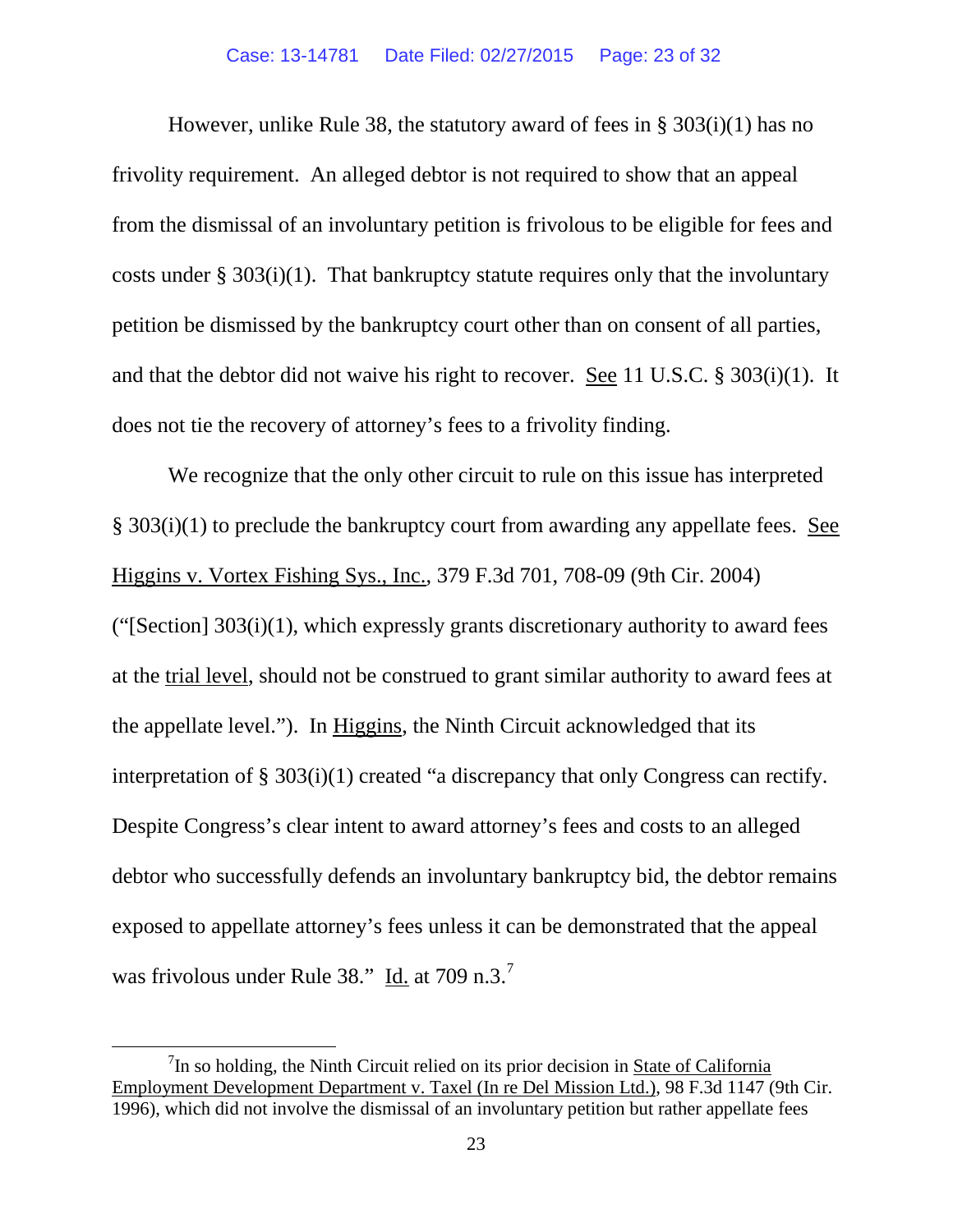We disagree with Higgins. In bankruptcy cases, Rule 38 is not the exclusive vehicle for awarding attorney's fees incurred to defend an appeal from the dismissal of an involuntary bankruptcy petition. Section 303(i)(1) is the statutory vehicle here. Notably,  $\S 303(i)(1)$  contains no requirement that the debtor show that the petitioner acted in bad faith to recover the debtor's attorney's fees. Rather, the precondition is a dismissal of the involuntary bankruptcy petition. Section 303(i)(1)'s precondition of a dismissal reflects Congress's intent to award fees and costs to alleged debtors whose involuntary petitions are dismissed. As observed earlier, there is no language in § 303(i)(1) limiting "a reasonable attorney's fee" to those fees incurred only in initially obtaining the dismissal by the bankruptcy court. Absent any express limiting language in  $\S 303(i)(1)$ , we decline to construe § 303(i)(1) as precluding appellate fees and limiting fee awards to only those incurred before the date of the dismissal in the bankruptcy court. Section 303(i)(1) compensates debtors who obtain a dismissal and successfully defend against involuntary bankruptcy litigation, which may or may not end at the trial level.

We find further support for our conclusion in the distinction between feeshifting and sanctions provisions. See Bus. Guides, Inc. v. Chromatic Comm's

 $\overline{a}$ 

awarded as contempt sanctions under 11 U.S.C. § 105(a) for the violation of an automatic stay. In Del Mission, the Ninth Circuit concluded that "the only authority for awarding discretionary appellate fees in bankruptcy appeals is Rule 38" and stated that Rule 38 "empowers only appellate courts, not bankruptcy courts to award . . . attorney's fees . . . incurred by an appellee in response to a frivolous appeal." 98 F.3d at 1153-54 (quotation marks omitted).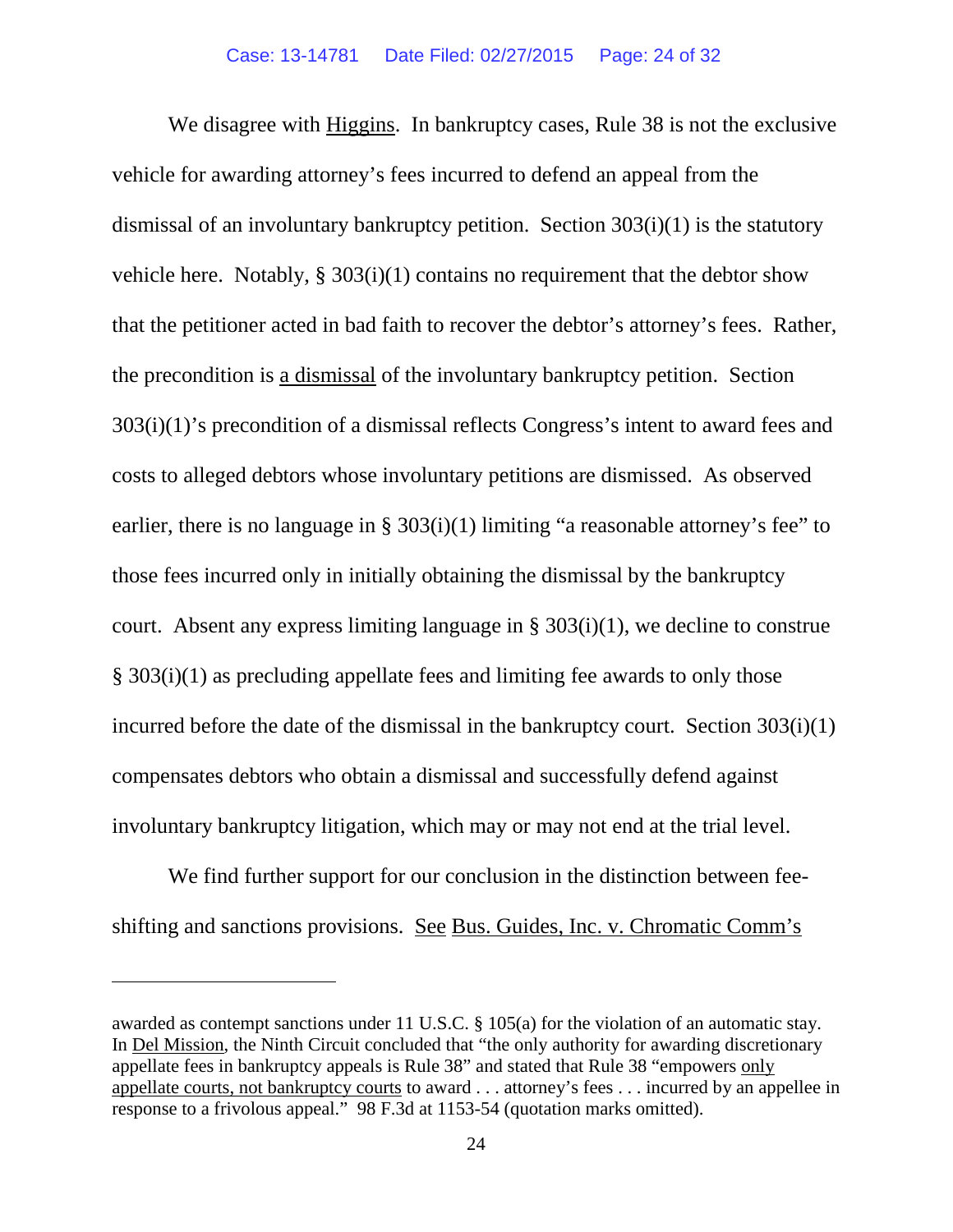Enters., Inc., 498 U.S. 533, 553, 111 S. Ct. 922, 934 (1991) (holding that Federal Rule of Civil Procedure 11 was not a fee-shifting provision because Rule 11 sanctions (1) were not "tied to the outcome of [the] litigation," instead turning on whether a "specific filing" was well founded, and (2) shifted the costs of a "discrete" portion of the litigation rather than the litigation as a whole). By contrast, it appears that  $\S 303(i)(1)$  is a fee-shifting statute because any fees are tied to the outcome—the dismissal—and shift the costs of the litigation as a whole from the alleged debtor to the creditors that improperly filed the bankruptcy petition. See 11 U.S.C. § 303(i)(1).

In Cooter & Gell v. Hartmarx Corp., 496 U.S. 384, 110 S. Ct. 2447 (1990), the Supreme Court held that the sanctions provisions of Rule 11 did not authorize the award of attorney's fees incurred on appeal. In its analysis, however, the Supreme Court noted: "As Rule 11 is not a fee-shifting statute, the policies for allowing district courts to require the losing party to pay appellate, as well as district court attorney's fees, are not applicable." Id. at 409, 110 S. Ct. at 2462. This language suggests that the policies for awarding appellate fees are applicable to cases involving fee-shifting statutes such as  $\S 303(i)(1)$ , subject to the bankruptcy court's discretion.

For all of these reasons, we conclude that under  $\S 303(i)(1)$  the bankruptcy court did not err in awarding Rosenberg attorney's fees and costs incurred to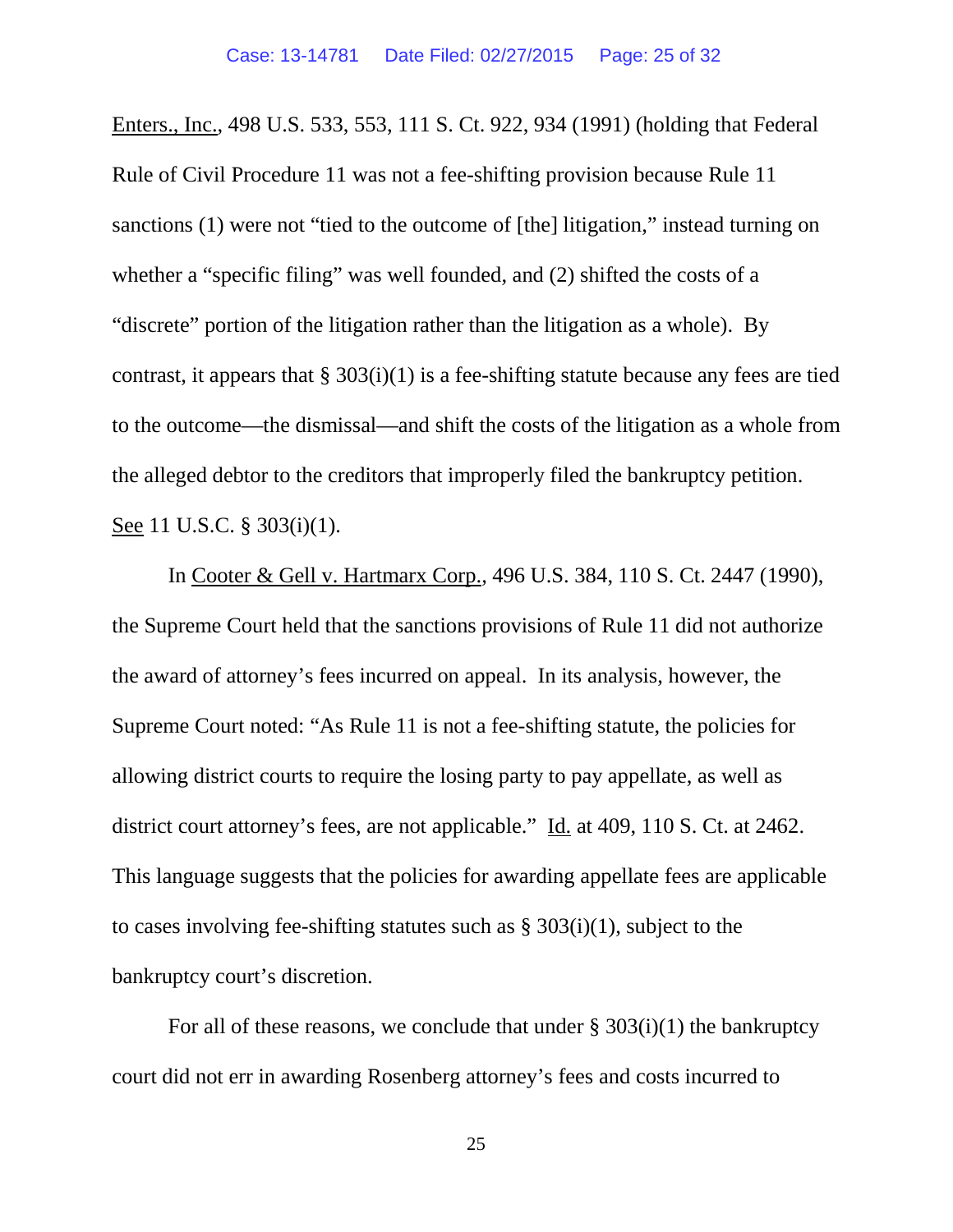successfully defend the Dismissal Order in the appeals to the district court and then to this Court.

### **B. Fees for Prosecuting Bad-Faith Claims for Damages Under § 303(i)(2)**

Whether an alleged debtor may recover attorney's fees and costs incurred to prosecute bad-faith claims for damages under § 303(i)(2) is also an issue of first impression in this circuit. We return to the statutory language in § 303(i).

As discussed above,  $\S 303(i)(1)$  provides that if the bankruptcy court dismisses an involuntary petition, then the bankruptcy court may grant the debtor reasonable attorney's fees and costs. 11 U.S.C. § 303(i)(1). Section 303(i)(2) further provides that if the petition was filed in bad faith, the bankruptcy court may grant the debtor actual and punitive damages. Id. § 303(i)(2). The issue is whether these two subsections are exclusive of each other or whether they can and should be read together and harmonized.

Under an exclusive reading of the two subsections, a debtor can recover attorney's fees under § 303(i)(1) if the petition is dismissed and may recover damages under § 303(i)(2) if the dismissed petition was filed in bad faith. Stated another way, the award of attorney's fees in § 303(i)(1) applies to only the dismissal phase of the case (at trial and on appeal), and the award of damages in § 303(i)(2) applies only to the phase of prosecuting the bad-faith-filing claims.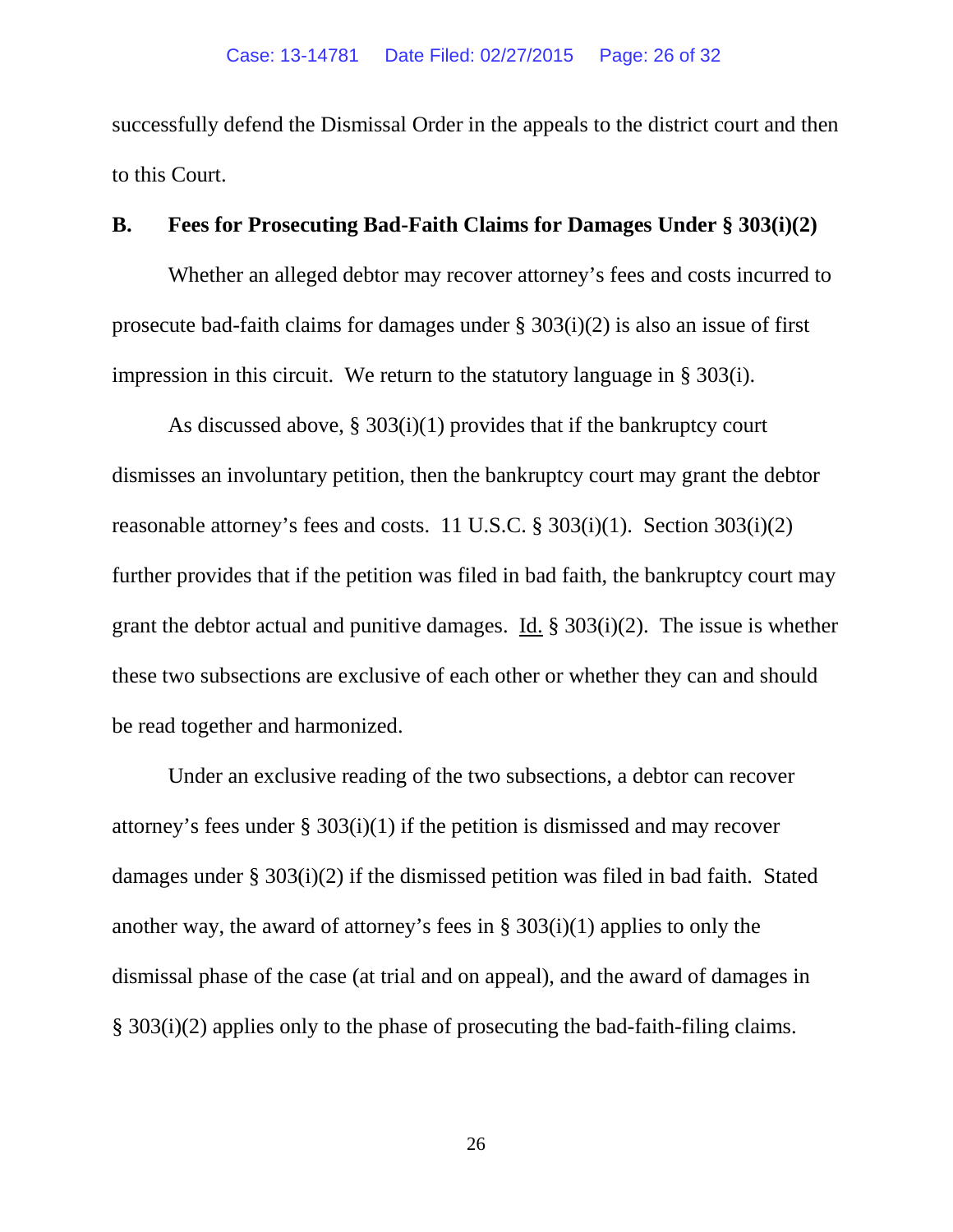#### Case: 13-14781 Date Filed: 02/27/2015 Page: 27 of 32

On the other hand, when read together and as a whole, the  $\S 303(i)(1)$  award of attorney's fees applies to all phases of the § 303 action in which the involuntary bankruptcy petition was dismissed and § 303(i)(2) provides for recovery of damages if the petition was filed in bad faith.

Courts addressing this issue have concluded that a bankruptcy court may award attorney's fees under § 303(i)(1) incurred to prosecute bad-faith claims for damages under § 303(i)(2). See, e.g., In re S. Cal. Sunbelt Developers, Inc., 608 F.3d 456, 463-64 (9th Cir. 2010)<sup>[8](#page-26-0)</sup> ("[I]f the court finds that the debtor is eligible for an award of fees, then . . . the fee award presumptively encompasses all aspects of the § 303 action, including proceedings on claims under § 303(i)(2)."); Glannon v. Carpenter (In re Glannon), 245 B.R. 882, 894-95 (D. Kan. 2000); In re Landmark Distribs., Inc., 195 B.R. 837, 845 (Bankr. D.N.J. 1996) ("[U]pon dismissal of an involuntary petition pursuant to [§] 303(i), the court may grant judgment against petitioning creditors and in favor of the alleged debtor for costs and reasonable attorneys' fees whether related to the alleged debtor's efforts to dismiss the petition pursuant to  $\S 303(i)(1)$ , or to prove bad faith or establish damages pursuant to § 303(i)(2)."); In re Advance Press & Litho, Inc., 46 B.R. 700, 703 (Bankr. D. Colo. 1984) ("[N]othing in the Code or case authority limit[s]

<span id="page-26-0"></span> <sup>8</sup> <sup>8</sup>Sunbelt Developers appears to be in tension with the Ninth Circuit's prior decision in Higgins, which held that  $\S 303(i)(1)$  precludes any award of attorney's fees incurred to sustain the dismissal of an involuntary petition on appeal. See Higgins, 379 F.3d at 708-09.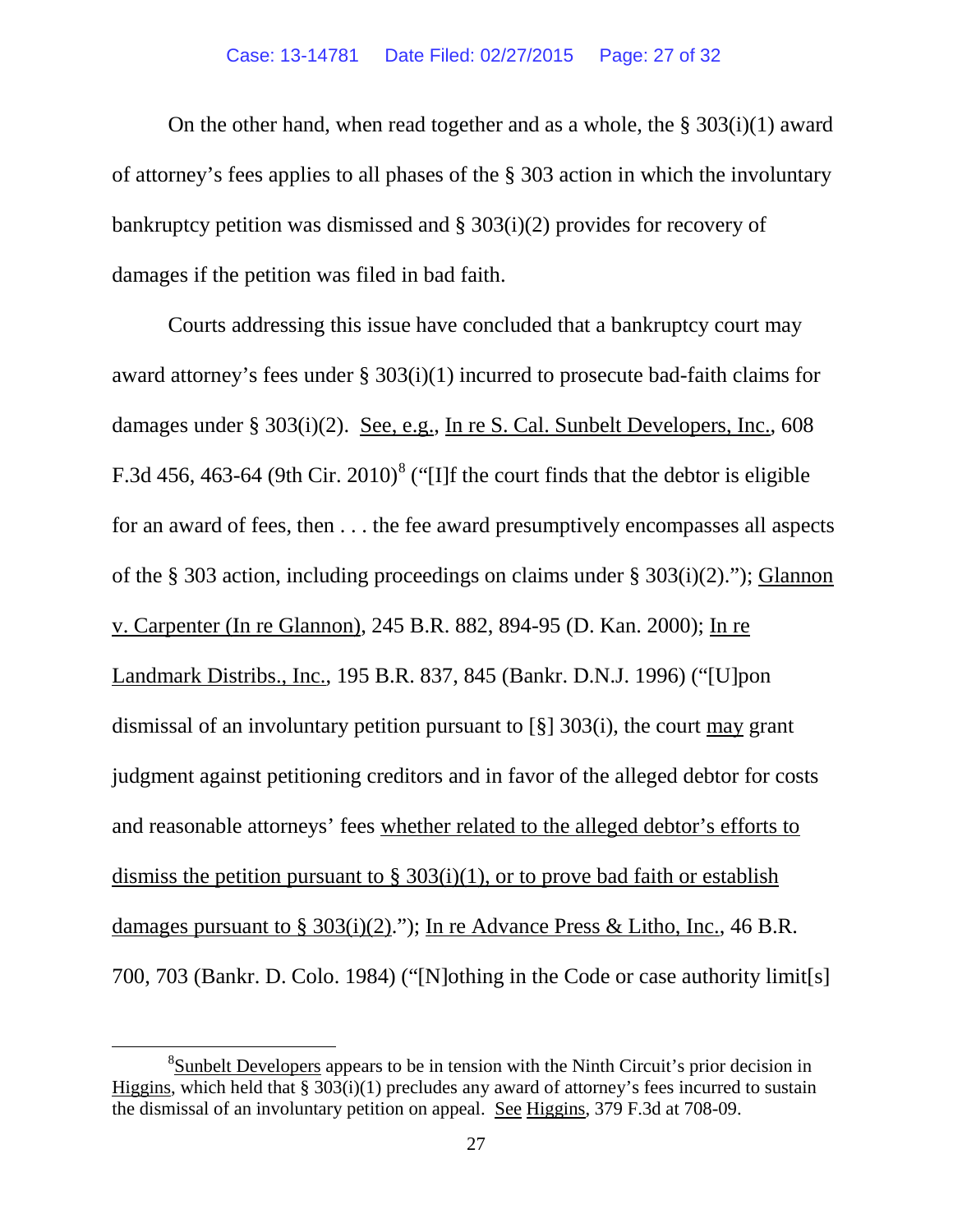#### Case: 13-14781 Date Filed: 02/27/2015 Page: 28 of 32

an award to the date of dismissal. Preparation for and attendance at the hearing on attorney's fees, costs and damages are also part of the matters which are occasioned as a result of an Involuntary Petition. As such, they are compensable under § 303(i).").

The decision in Glannon contains the most comprehensive analysis of this issue. In Glannon, the U.S. District Court for the District of Kansas found that § 303(i)(1), which allows for attorney's fees and costs, "applies to all phases of a § 303 proceeding in which the bankruptcy petition was dismissed," while § 303(i)(2), which allows for proximately caused and punitive damages, "provides a debtor additional recovery if the court finds that the petition was filed in bad faith." 245 B.R. at 894. Construing the § 303(i) statute as a whole, the district court in Kansas reasoned that attorney's fees and costs were "recoverable under § 303(i) without drawing a distinction between the defensive phase, in securing dismissal, or in the offensive phase, in being made whole where there was bad faith." Id.

We adopt this persuasive reading of the § 303(i) statute. We hold that under § 303(i)(1), a bankruptcy court has the discretion to grant attorney's fees and costs incurred to prosecute bad-faith claims for damages under § 303(i)(2).

That said, there remains an issue of timing. The bankruptcy court may grant only "reasonable" attorney's fees under  $\S 303(i)(1)$ . And determining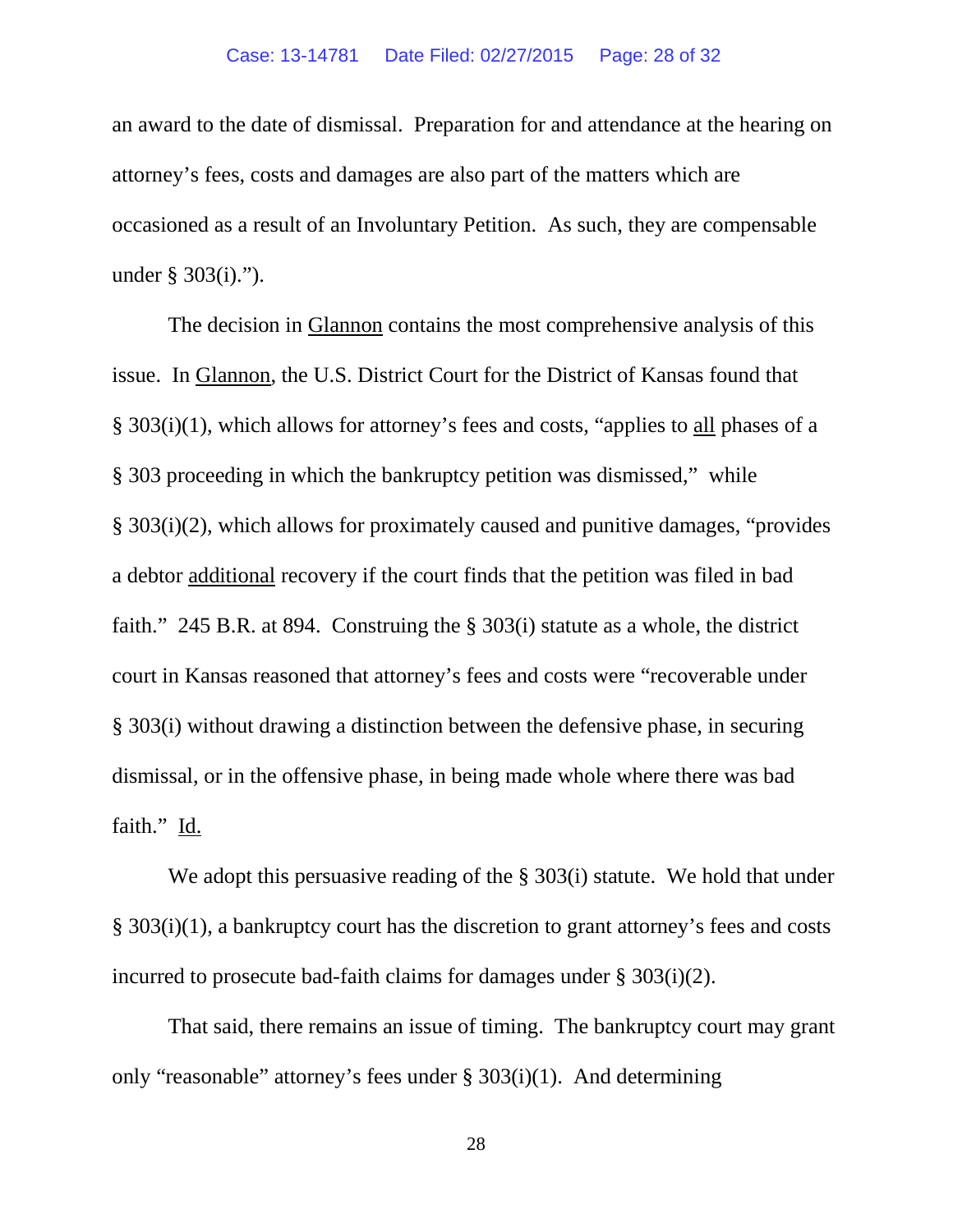#### Case: 13-14781 Date Filed: 02/27/2015 Page: 29 of 32

reasonableness necessarily requires consideration of the litigation as a whole and the total number of hours reasonably expended. At the time of the 2012 Attorney's Fee Order, the bad-faith proceedings had only just begun. They continued for two years thereafter. Indeed, as Appellants point out, on March 13, 2013, in the bankruptcy court, Rosenberg filed a motion to supplement the award, seeking approximately \$2.1 million in additional fees and costs incurred in the bad-faith proceedings after the Attorney's Fee Order on September 11, 2012.<sup>[9](#page-28-0)</sup>

It was premature for the bankruptcy court in its 2012 Attorney's Fee Order to award the fees relating to Rosenberg's bad-faith claims for damages before the conclusion of the bad-faith proceedings in the district court. We note that none of the cases cited above involved fees relating to bad-faith claims for damages that were awarded before the end of the bad-faith phase of the proceedings. Further, the strong policy against piecemeal appeals involving the bad-faith claims supports our determination that the fee award was prematurely entered in 2012.

For these reasons, we vacate the limited portion of the award attributable to the attorney's fees and costs incurred by Rosenberg solely to prosecute his badfaith claims for damages under  $\S 303(i)(2)$ . We remand for the district court to

<span id="page-28-0"></span> <sup>9</sup>  $\rm{P}$ That motion to supplement, which is still pending in the bankruptcy court, does not affect our jurisdiction to decide this appeal of the Attorney's Fee Order and corresponding final judgment, entered on April 11, 2013.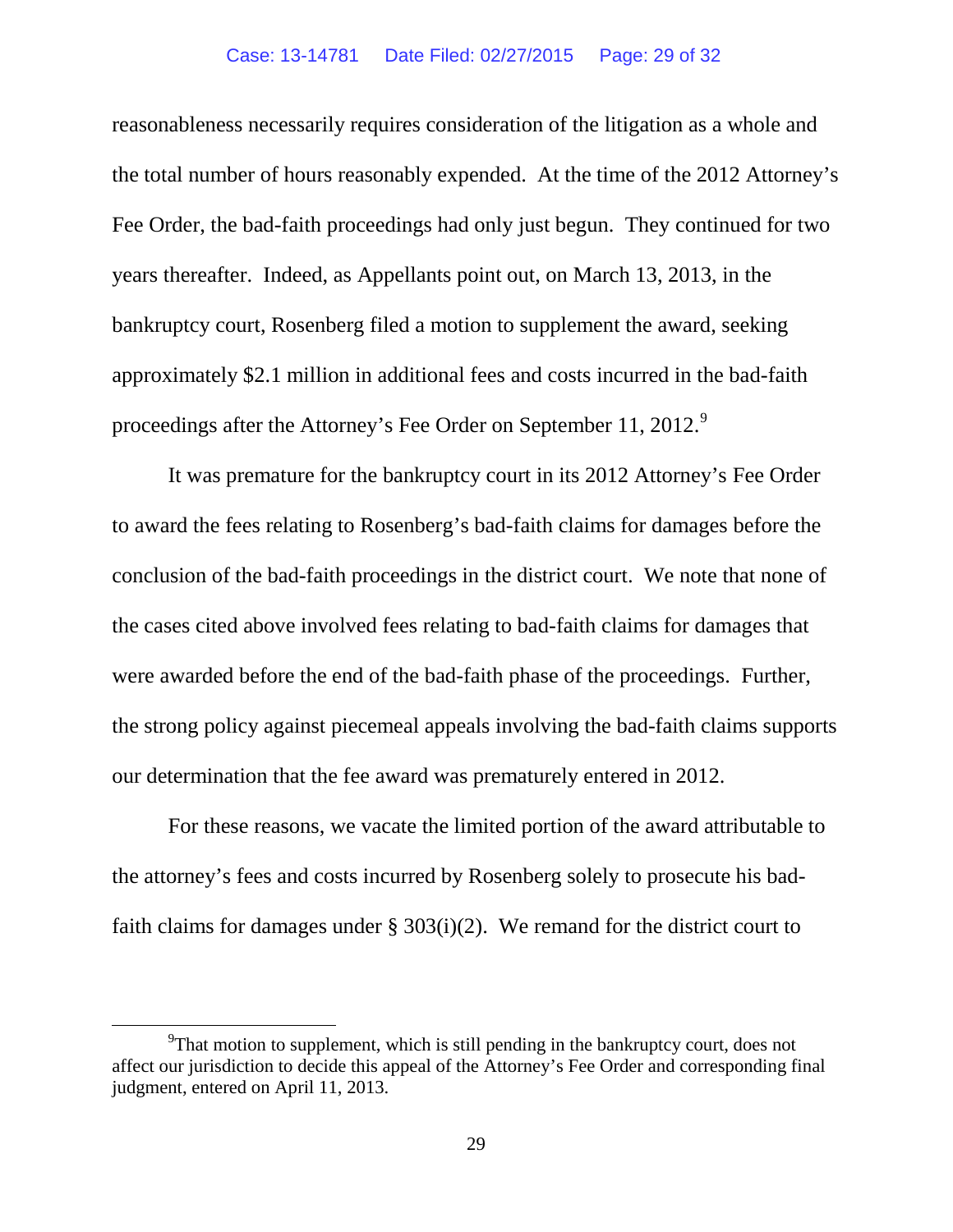remand to the bankruptcy court to remove this fourth category of fees and then to consider such fees along with the motion to supplement the award.<sup>[10](#page-29-0)</sup>

## **C. Lyon's Liability as Petitioner**

Appellants contend that, under the unambiguous meaning of the term "petitioner" in § 303(i), only the petitioning creditors (and not their agents or principals) may be liable for attorney's fees and costs. According to Appellants, because Lyon was not expressly listed as a "petitioner" on the involuntary petition, the bankruptcy court erred by entering judgment against Lyon.

We disagree. First, we do not view this case as presenting an issue of third party or agency liability—rather, the narrow question is whether Lyon was in fact the actual petitioner here and thus properly held liable under  $\S 303(i)(1)$ .

Virtually all of the evidence supports that Lyon was the de facto petitioning creditor. Lyon, through Fox, executed the 2005 settlement agreement containing the individual limited guaranty that Rosenberg made in connection with the equipment leases. The DVI Entities were not parties to this settlement, and any payment obligations created by the limited guaranty were owed to Lyon, not to the DVI Entities. Lyon successfully sued Rosenberg in Pennsylvania state court to

<span id="page-29-0"></span> $10$ <sup>10</sup>The parties dispute the amount of fees that will have to be removed and recalculated because they were incurred for services related to Rosenberg's bad-faith claims for damages. Appellants contend that approximately \$600,000 of the total award was comprised of fees incurred in the damages proceeding and fees on fees. Rosenberg concedes only \$26,925.50 for work related solely to the bad-faith claims. This is a dispute for the bankruptcy court to resolve on remand.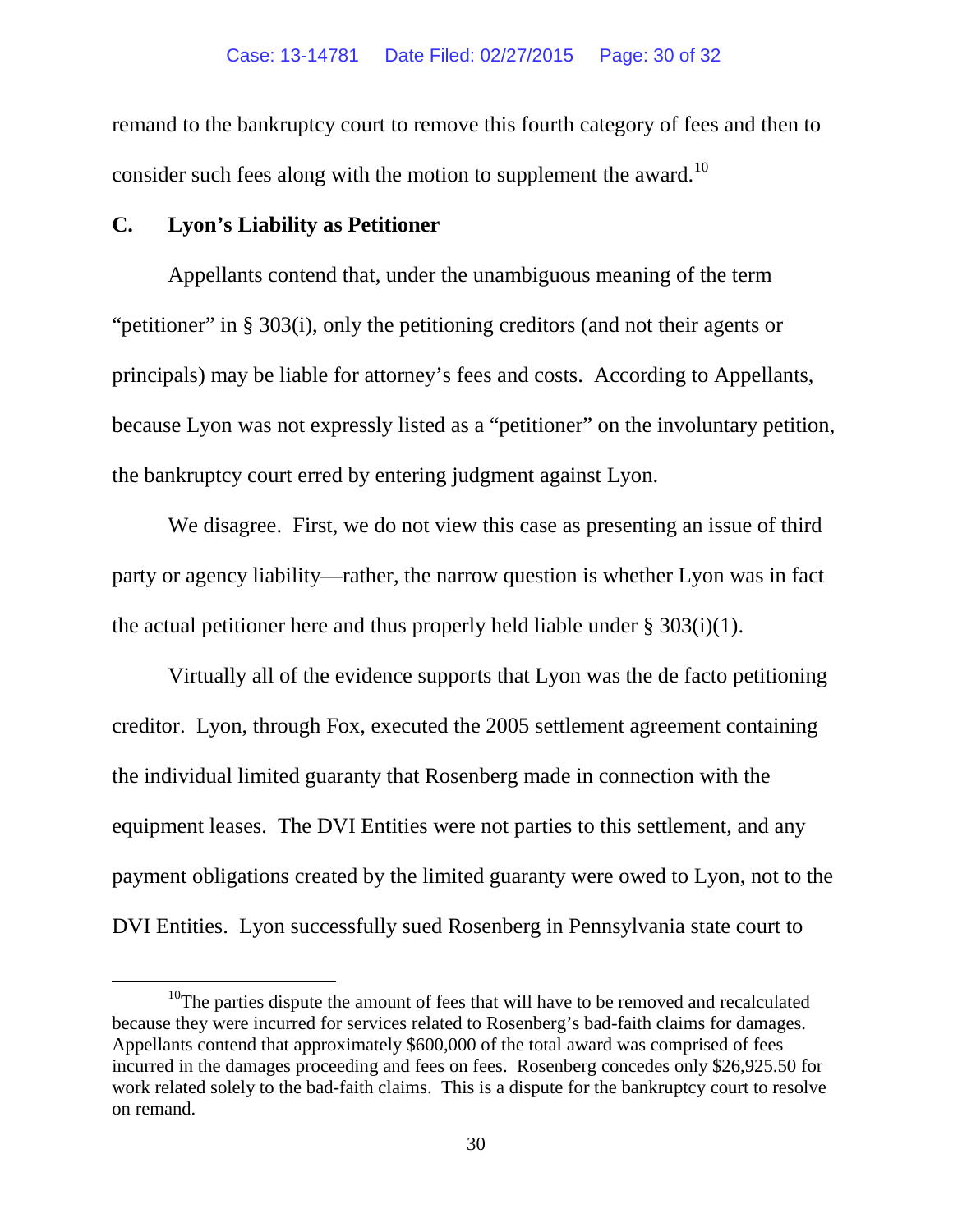collect on the amounts allegedly due under the limited guaranty—the same alleged debts nominally asserted by the DVI Entities in the involuntary petition against Rosenberg.

A few months after the state court entered judgment in Lyon's favor, Fox, Lyon's Director of Operations, signed and filed the involuntary petition on behalf of the DVI Entities. The DVI Entities were special purpose entities created solely for the purpose of the underlying securitization transactions giving rise to the petition, and five of them had been administratively dissolved as of the petition date. Under Fox's signatures, the petition listed the name and address of U.S. Bank Portfolio Services, which was Lyon's fictitious business name and address.

Under these circumstances, the bankruptcy court did not clearly err in finding that Lyon and the DVI Entities were "intertwined," and that Lyon, through Fox, signed the involuntary petition albeit in the name of the DVI Entities. Abundant evidence demonstrates that Lyon, the only entity that signed the petition and caused it to be filed, was the petitioning creditor within the meaning of § 303(i)(1). Thus, we cannot say that the bankruptcy court erred in holding Lyon liable for Rosenberg's attorney's fees and costs.<sup>[11](#page-30-0)</sup>

<span id="page-30-0"></span><sup>&</sup>lt;sup>11</sup>It is therefore unnecessary to decide whether § 303(i)(1) precludes the application of agency law principles, or to delineate any agency relationships among the parties. See Big Top Koolers, Inc. v. Circus-Man Snacks, Inc., 528 F.3d 839, 844 (11th Cir. 2008) (appellate court can affirm on any ground supported by the record).